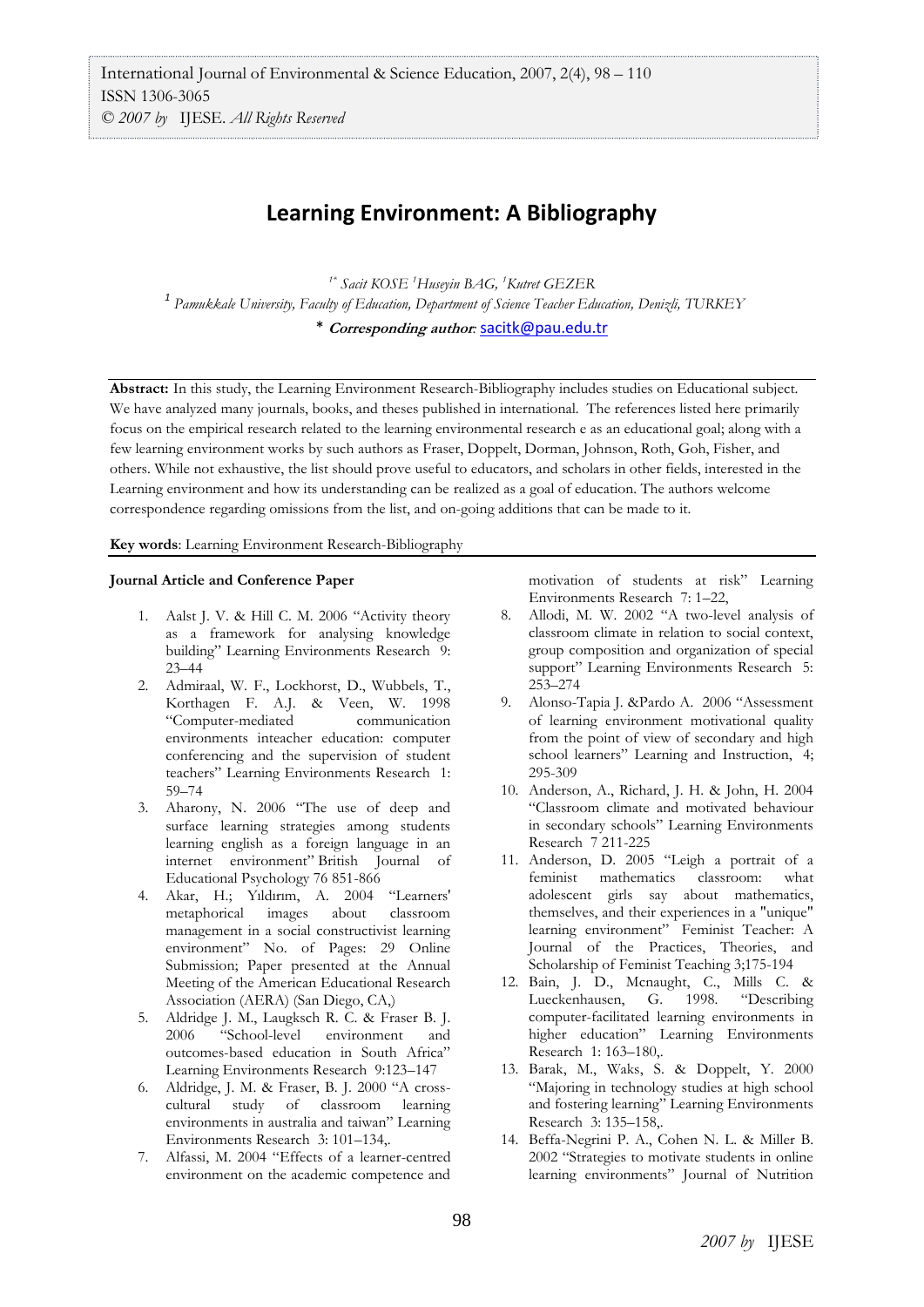Education and Behavior, Volume 34, Issue 6, November-December, Pages334-340

- 15. Bong, M. 2005 "Within-grade changes in korean girls' motivation and perceptions of the learning environment across domains and achievement levels" Journal of Educational Psychology 4; 656-672
- 16. Bosman A. M.T., Huygevoort M.& Verhoeven L. 2007 "Spelling feedback in an ıct-learning environment: ıssues of proficiency, training efficiency, and transfer" International Journal of Educational Research, In Press, Corrected Proof, Available online 2 March,
- 17. Boykin, A. W., Lilja, A. J. & Tyler, K. M. 2004 "The influence of communal vs. individual learning context on the academic performance in social studies of grade 4–5 African-Americans" Learning Environments Research 7 227-244
- 18. Brok P.; Brekelmans M. & Wubbels T. "Multilevel issues in research using students' perceptions of learning environments: the case of the questionnaire on teacher interaction" Learning Environments Research (2006) 9:199–213
- 19. Buck, G. A. 2002 "Teaching discourses: science teachers' responses to the voices of adolescent girls" Learning Environments Research 5: 29–50,.
- 20. Buerck J. P., Theodore Malmstrom & Elliott Peppers 2003 "Learning environments & learning styles: nontraditional student enrollment & success in an internet-based versus a lecture-based computer science course" Learning Environments Research 6: 137–155,.
- 21. Cavanagh R. F. , Romanoski J. T. 2006 "Rating scale instruments and measurement" Learning Environments Research 9:273–289
- 22. Cavanagh, Robert F. & Waugh Russell F. 2004 "Secondary school renewal: the effect of classroom learning culture on educational outcomes" Learning Environments Research 7 245-269
- 23. Cheung, W. S.; Hew, K. F. 2004 "Evaluating the extent of ill-structured problem solving process among pre-service teachers in an asynchronous online discussion and reflection log learning environment" Journal of Educational Computing Research 30 197-227
- 24. Ching M. M. & Marcellin F. 2002 "Determinants of students' quality of school life:a path model" Learning Environments Research 5: 275–300,.
- 25. Chou, S.; Liu, C. 2005 [Learning Effectiveness](http://firstsearch.oclc.org/WebZ/FSFETCH?fetchtype=fullrecord:sessionid=fsapp8-50188-f0gca2s9-u8f1tc:entitypagenum=16:0:recno=32:resultset=7:format=FI:next=html/record.html:bad=error/badfetch.html:entitytoprecno=32:entitycurrecno=32:numrecs=1)  [in a Web-Based Virtual Learning Environment:](http://firstsearch.oclc.org/WebZ/FSFETCH?fetchtype=fullrecord:sessionid=fsapp8-50188-f0gca2s9-u8f1tc:entitypagenum=16:0:recno=32:resultset=7:format=FI:next=html/record.html:bad=error/badfetch.html:entitytoprecno=32:entitycurrecno=32:numrecs=1)  [A Learner Control Perspective](http://firstsearch.oclc.org/WebZ/FSFETCH?fetchtype=fullrecord:sessionid=fsapp8-50188-f0gca2s9-u8f1tc:entitypagenum=16:0:recno=32:resultset=7:format=FI:next=html/record.html:bad=error/badfetch.html:entitytoprecno=32:entitycurrecno=32:numrecs=1) Journal of Computer Assisted Learning 1; 65-76
- 26. Chou, S.W. 2005 "[Designing Good](http://firstsearch.oclc.org/WebZ/FSFETCH?fetchtype=fullrecord:sessionid=fsapp8-50188-f0gca2s9-u8f1tc:entitypagenum=16:0:recno=38:resultset=7:format=FI:next=html/record.html:bad=error/badfetch.html:entitytoprecno=38:entitycurrecno=38:numrecs=1)  [İnstitutional Contexts for İnnovation in a](http://firstsearch.oclc.org/WebZ/FSFETCH?fetchtype=fullrecord:sessionid=fsapp8-50188-f0gca2s9-u8f1tc:entitypagenum=16:0:recno=38:resultset=7:format=FI:next=html/record.html:bad=error/badfetch.html:entitytoprecno=38:entitycurrecno=38:numrecs=1)  [Technology-Mediated Learning Environment](http://firstsearch.oclc.org/WebZ/FSFETCH?fetchtype=fullrecord:sessionid=fsapp8-50188-f0gca2s9-u8f1tc:entitypagenum=16:0:recno=38:resultset=7:format=FI:next=html/record.html:bad=error/badfetch.html:entitytoprecno=38:entitycurrecno=38:numrecs=1)"

Journal of Computer Assisted Learning 4 269- 280

- 27. Chuang S.& Tsai C. 2005 "Preferences toward the constructivist ınternet-based learning environments among high school students in taiwan" Computers in Human Behavior, Volume21,Issue2, March, Pages255- 272
- 28. Claudet, J. G. 1999 "Conceptualizing organizational dimensions of ınstructional supervisory practice: implications for professional learning environments in schools" Learning Environments Research 1: 257–292,.
- 29. Cope, C.; Staehr, L. 2005 "İmproving Students' Learning Approaches through Intervention in an Information Systems Learning Environment" Studies in Higher Education 30 181-197
- 30. Creemers, B. P.M. & Reezigt, G. J. 1999 "The concept of vision in educational effectiveness theory & research" Learning Environments Research 2: 107–135
- 31. Crump Barbara J. & Rennie LÉonie J. 2004 tertiary programming learning environment: is it equitable?" Learning Environments Research 7 295-313
- 32. Darrell L. F. & Fraser B. J. 2003 "Emergence of learning environment research in south africa: editors' introduction" Learning Environments Research 6: 229–230,.
- 33. Dart, B., Burnett, P., Boulton-Lewis, G., Campbell, J., Smith D. & Mccrindle A. 1999 "Classroom learning environments and students' approaches to learning" Learning Environments Research 2: 137–156,.
- 34. Dellar, G, B. 1999 "School climate, school improvement and site-based management" Learning Environments Research 1: 353–367,.
- 35. Dewiyanti S., Brand-Gruwel S., Jochems W.& Broers N. J. 2007 Students' experiences with collaborative learning in asynchronous Computer-Supported Collaborative Learning environments Computers in Human Behavior, Volume 23, Issue 1, January, Pages 496-514
- 36. Dhindsa, H. S. & Fraser, B. J. 2004 "Culturallysensitive factors in teacher trainees' learning environments" Learning Environments Research 7: 165–181,.
- 37. Dhindsa, H.S. 2005 "Cultural learning environment of upper secondary science students. research report" International Journal of Science Education 5; 575-592
- 38. Dochy F., Mien S., Bossche P.& Katrien S. 2005 "students' perceptions of a problembased learning environment" Learning Environments Research 8: 41–66
- 39. Doppelt, Y. 2006 "Teachers' and pupils' perceptions of science–technology learning environments" Learning Environments Research 9:163–178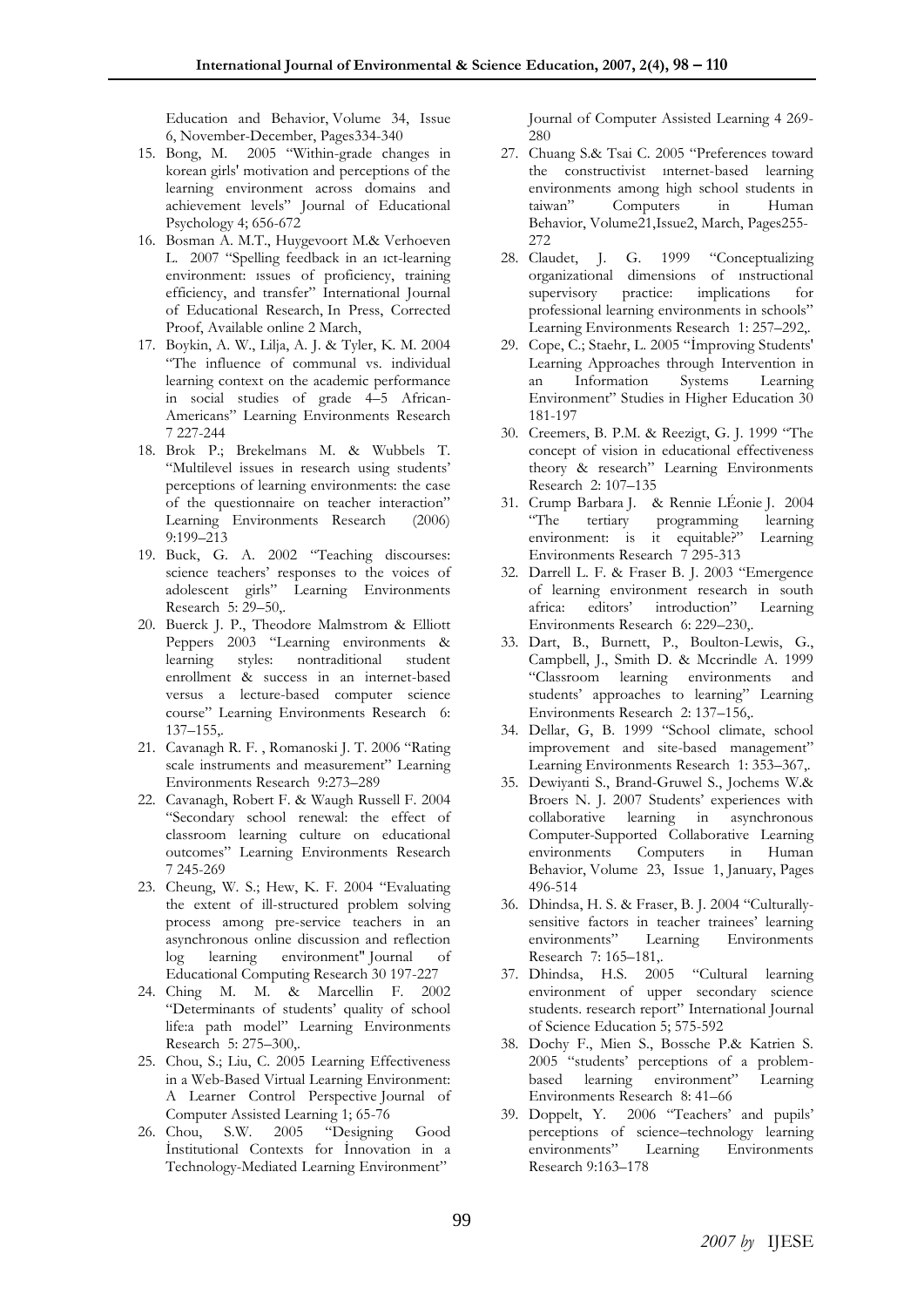- 40. Doppelt, Y. 2004 "Impact of sciencetechnology learning environment characteristics on learning outcomes: pupils' perceptions and gender differences" Learning Environments Research 7 271-293
- 41. Dorman, J,P. 1999 "The development and validation of an Instrument to assess institutional-level environment in universities" Learning Environments Research 1: 333–352,.
- 42. Dorman, J. P. 2001 "Associations between classroom environment and academic efficacy" Learning Environments Research 4: 243–257,.
- 43. Dorman, J. P. 2003 "Cross-national validation of the what is happening in this class? (wihic) questionnaire using confirmatory factor analysiskevin marjoribanks" Learning Environments Research 6: 231–245,.
- 44. Drennon, C. 2005 "[Teaching geographic](http://firstsearch.oclc.org/WebZ/FSFETCH?fetchtype=fullrecord:sessionid=fsapp8-50188-f0gca2s9-u8f1tc:entitypagenum=17:0:recno=48:resultset=7:format=FI:next=html/record.html:bad=error/badfetch.html:entitytoprecno=48:entitycurrecno=48:numrecs=1)  [information systems in a problem-based](http://firstsearch.oclc.org/WebZ/FSFETCH?fetchtype=fullrecord:sessionid=fsapp8-50188-f0gca2s9-u8f1tc:entitypagenum=17:0:recno=48:resultset=7:format=FI:next=html/record.html:bad=error/badfetch.html:entitytoprecno=48:entitycurrecno=48:numrecs=1)  [learning environment](http://firstsearch.oclc.org/WebZ/FSFETCH?fetchtype=fullrecord:sessionid=fsapp8-50188-f0gca2s9-u8f1tc:entitypagenum=17:0:recno=48:resultset=7:format=FI:next=html/record.html:bad=error/badfetch.html:entitytoprecno=48:entitycurrecno=48:numrecs=1)" Journal of Geography in Higher Education 3;385-402
- 45. Elen, J. & Clarebout, G. 2001 "An invasion in the classroom: influence of an ill-structured innovation on instructional and<br>epistemological beliefs" Learning epistemological beliefs" Learning Environments Research 4: 87–105,.
- 46. Entwistle N. J. & Peterson E. R. 2004 "Conceptions of learning and knowledge in higher education: relationships with study behaviour and influences of learning environments" International Journal of Educational

Research, Volume 41, Issue 6, , Pages 407-428 Fish, M. C. & Dane E. "The classroom systems observation scale: development of an instrument to assess classrooms using a systems perspective" Learning Environments Research 3: 67–92, 2000

- 47. Fisher, D. & Cresswell J. 1998 "Actual and ideal principal interpersonal behaviour" Learning Environments Research 1: 231–247,.
- 48. Foster M. A., Lambert R., Abbott-Shim M., McCarty F.& Franze S. 2005 "A model of home learning environment and social risk factors in relation to children's emergent literacy and social outcomes" Early Childhood Research Quarterly, Volume 20, Issue 1, 1st Quarter, Pages 13-36
- 49. Foster, M.A.; Lambert, R.; Abbott-Shim, M., 2005 "A model of home learning environment and social risk factors in relation to children's emergent literacy and social outcomes" Early Childhood Research Quarterly: 1 ;13-36
- 50. Fraser B.J. & Walberg H. J. 2005 "Research on teacher–student relationships and learning environments: Context, retrospect and prospect" International Journal of Educational Research, Volume 43, Issues 1-2, , Pages 103- 109
- 51. Fraser, B. J. 1998 "The birth of a new journal: editor's introduction" Learning Environments Research 1: 1–5,.
- 52. Fraser, B. J. 1998 "The launch of a new journal: editor's introduction" Learning Environments Research 1: 137–138,.
- 53. Fraser, B. J. 2003 "Learning environments research in asia: editor's introduction" Learning Environments Research 6: 1–3,.
- 54. Fraser,B.J. 1998 "Classroom environment instruments: development,validity and applications" Learning Environments Research 1: 7–33,.
- 55. Freiberg, H. J. Book Review "School Climate: Measuring, İmproving & Sustaining Healthy Learning Environments. (Ed.). London: Falmer Press. 1999, 230 Pp. İsbn 0 7507 0641 4, İsbn 0 7507 0642 2 (Paperback). Learning Environments Research 2: 331–334, 2000.
- 56. Gerjets P. H. & Hesse F. W. 2004 "When are powerful learning environments effective? The role of learner activities and of students' conceptions of educational technology" International Journal of Educational Research, Volume 41, Issue 6, , Pages 445-465
- 57. Gibson, İ.W. 2005 "constructing meaning in a technology-rich, global learning environment" Computers in the Schools 22 169-182
- 58. Gijbels, D.; van de Watering, G.; Dochy, F. 2005 "Integrating assessment tasks in a problem-based learning environment" Assessment and Evaluation in Higher Education 1 ;73-86
- 59. Goh S. C. & Khine M. S. Book Review "Studies in Educational Learning Environments: An İnternational Perspective. (Eds.). Singapore:World Scientific Publishing. 2002, 241 Pp. İsbn 981-238-145-7, İsbn 981- 238-056-6 (Paperback)" Learning Environments Research (2005) 8: 95-100
- 60. Goh, S. C. & Fraser, B. J. 1998. "Teacher interpersonal behaviour, classroom environment and student outcomes in primary mathematics in singapore" Learning Environments Research 1: 199–229,
- 61. Goh, S. C. & Tobin, K. 1999 "Student and teacher perspectives in computermediated learning environments in teacher education" Learning Environments Research 2: 169–190
- 62. Gräsel, C., Fischer, F. & Mandl, H. 2001 "The use of additional information in problemoriented learning environments" Learning Environments Research 3: 287–305,.
- 63. Grover, S. 2005 "The views of youth on their educational rights:a case study of secondary students from twonorthern ontario high schools" Learning Environments Research 8: 177–193
- 64. Hakkarainen, K. 2003 "Emergence of progressive-inquiry culture in computer supported collaborative learning" Learning Environments Research 6: 199–220,.
- 65. Harwell, S. H., Gunter, S., Montgomery, S., Cheryl S. & Deborah W. 2001 "Technology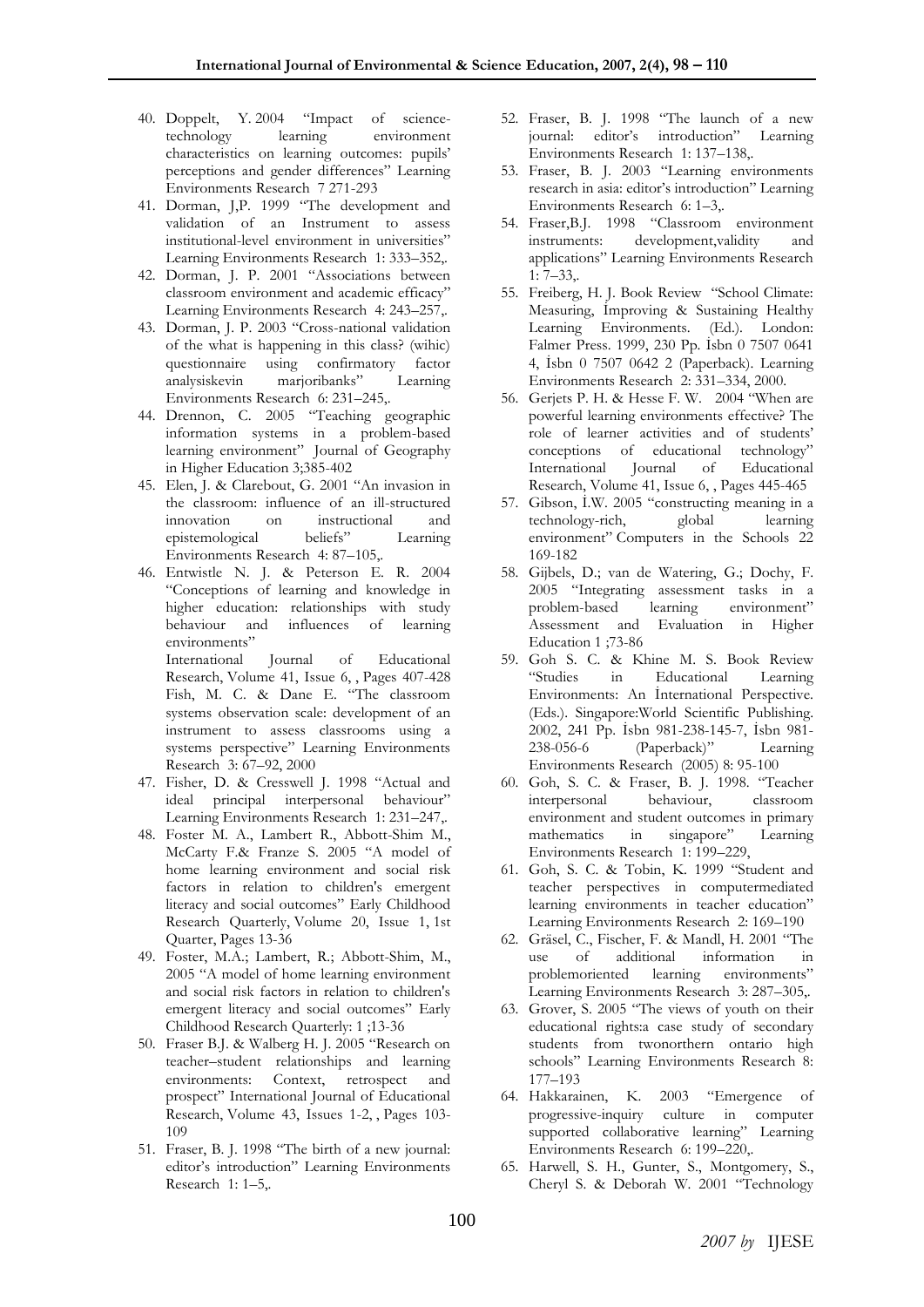integration & the classroom learning environment: research for action" Learning Environments Research 4: 259–286

- 66. Hayes, M. T. 2002 "A case study of elementary science teaching as mediated action: transformations of context, meaning and action" Learning Environments Research 5: 167–183,.
- 67. Hirata, S, & Sako, T. 1999 "Perceptions of school environment among japanese junior high school, non-attendant, and juvenile delinquent students" Learning Environments Research 1: 321–331,.
- 68. Ho Chia-Huan& Swan, K. 2007 "Evaluating online conversation in an asynchronous learning environment: An application of Grice's cooperative principle"The Internet and Higher Education, Volume 10, Issue 1, , Pages 3-14
- 69. Hoek, D. J. & Seegers, G. "Effects of instruction on verbal interactions during collaborative problem solving" Learning Environments Research (2005) 8: 19–39
- 70. Hofstein, A., Kesner, M. & Ben-Zvi R. 2000 "Student perceptions of industrial chemistry classroom learning environments" Learning Environments Research 2: 291–306,.
- 71. Hofstein, A., Nahum, T. L. & Shore, R. 2001 "Assessment of the learning environment of inquiry-type laboratories in high school chemistry" Learning Environments Research 4: 193–207
- 72. Hong, E. 2001 "Homework style, homework environment and academic achievement" Learning Environments Research 4: 7–23,.
- 73. Howley, A., Kusimo, P. S. & Parrott L. 2001 "Grading and the ethos of effort" Learning Environments Research 3: 229–246,.
- 74. Huang, S, L. 2003 "Antecedents to psychosocial environments in middle school classrooms in taiwan" Learning Environments Research 6: 119–135,.
- 75. Huang, S.L. 2001 "Teachers' perceptions of high school environments" Learning Environments Research 4: 159–173,.
- 76. Hudson, J. 2005 "Collaboration, inquiry, and reflection: a principal creates a cfg-inspired learning environment" Educational Horizons 84 58-59
- 77. Johnson B, & Mcclure R, 2004 "Validity and reliability of a shortened, revised version of the constructivist learning environment survey (cles)" Learning Environments Research 7: 65–80,
- 78. Johnson, B. & Joseph J. S. 2006 "Student achievement and elementary teachers'perceptions of school climate" Learning Environments Research 9:111–122
- 79. Johnson, B. & Stevens J. J. 2001 "Exploratory and confirmatory factor analysis of the school level environment questionnaire (sleq)" Learning Environments Research 4: 325–344,.
- 80. Johnson, C, E. & Templeton R, A, 1999 "Promoting peace in a place called school" Learning Environments Research 2: 65–77,
- 81. Johnson, L. M. 2006 "Elementary school students' learning preferences and the classroom learning environment: implications for educational practice and policy" Journal of Negro Education 506-518
- 82. Joiner K. F, Malone J. A. & Haimes, D. H. 2002 "Assessment of classroom environments in reformed calculus education" Learning Environments Research 5: 51–76,.
- 83. Jong, R.& Klaas J. W. 2001 "The quality of student ratings of teacher behaviour" Learning Environments Research 4: 51–85,.
- 84. Kankkunen, M. 2001 "Concept mapping and peirce's semiotic paradigm meet in the classroom environment" Learning Environments Research 4: 287–324,.
- 85. Karagiannopoulou E. & Christodoulides P. 2005 "The impact of Greek University students' perceptions of their learning environment on approaches to studying and academic outcomes" International Journal of Educational Research, Volume 43, Issue 6, , Pages 329-350
- 86. Kember D. & Leung D. Y. P. "The influence of the teaching and learning environment on the development of generic capabilities needed for a knowledge-based society" Learning Environments Research (2005) 8: 245–266
- 87. Kember, D.; Leung, D.Y.P. 2006 "Characterizing a teaching and learning environment conducive to making demos on students while not making their workload excessive" Studies in Higher Education 2 ;185-198
- 88. Kiley, T. J. & Jensen, Rita A. 1998 "Cooperating and student teachers' actual and preferred learning environments: a matchedpair analysis" Learning Environments Research 1: 181–197
- 89. Kim, J.& Lorsbach A. W. "Writing self-efficacy in young children: issues for the early grades environment" Learning Environments Research (2005) 8: 157–175
- 90. Kim, K.; Grabowski, B. L.; Sharma, P. 2004 "Designing a Classroom as a Learner-Centered Learning Environment Prompting Students' Reflective Thinking in K-12" : Association for Educational Communications & Technology; 27th, Chicago, İL, October 19-23
- 91. Kitsantas, A. & Chow A. 2007 "College students' perceived threat and preference for seeking help in traditional, distributed, and distance learning environments" Computers & Education, 3;383-395
- 92. Kleinsasser, R. C. 2000 "A professional development school's evolution potential: teachers' initial perceptions of their teaching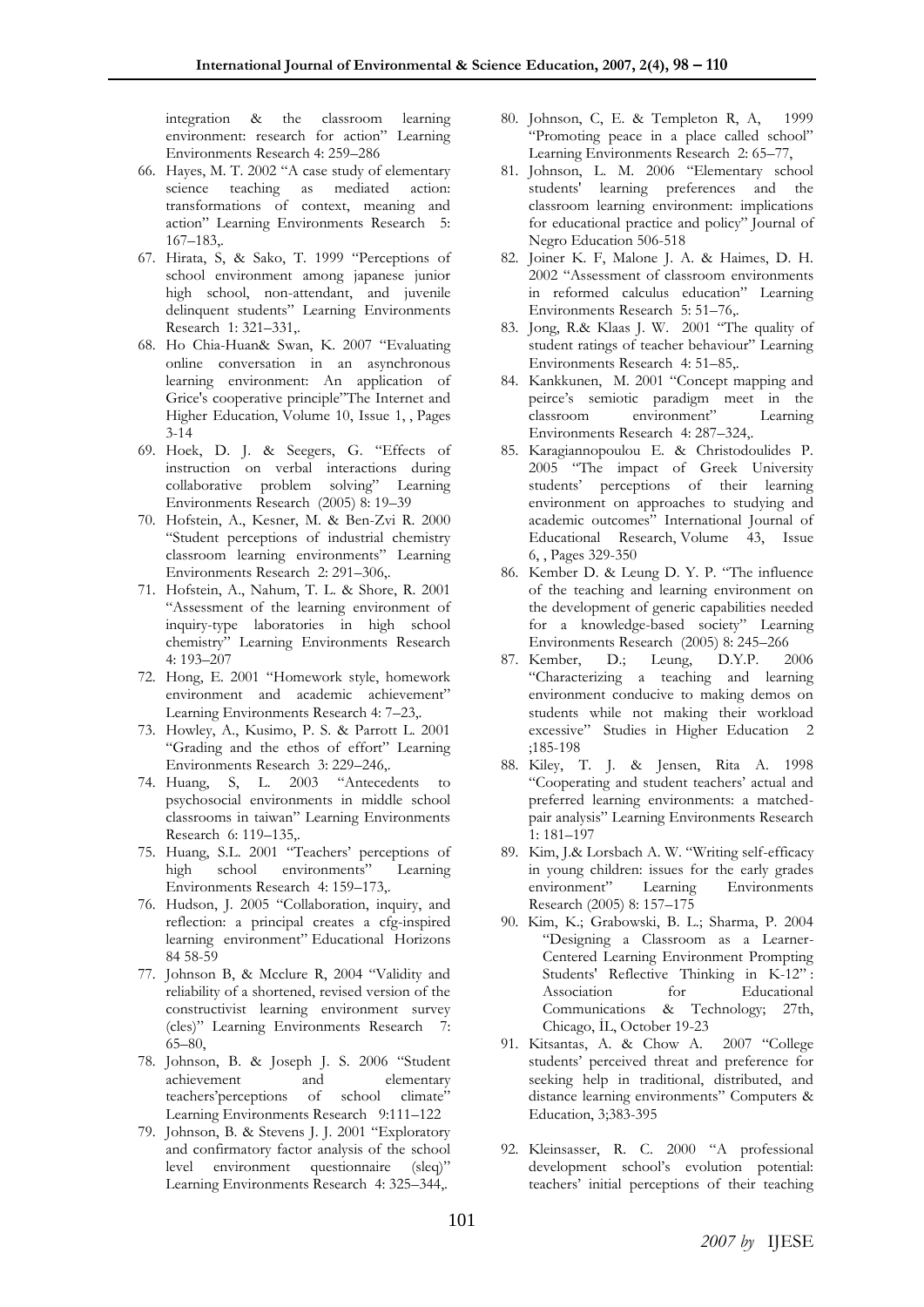and learning community" Learning Environments Research 2: 265–289,.

- 93. Kock A., Sleegers P. & Voeten M. J.M. 2005 "New learning and choices of secondary school teachers when arranging learning environments" Teaching and Teacher Education, Volume 21, Issue 7, October Pages 799-816
- 94. Kong S. C. & Winnie W. M. 2006 "A study of building a resource-based learning environment with the inquiry learning approach: Knowledge of family trees" Computers & Education, In Press, Corrected Proof, Available online 16 May,
- 95. Koul, R. B. & Fisher D. L. "cultural background & students' perceptions of science classroom learning environment & teacher interpersonal behaviour in jammu, india"Learning Environments Research (2005) 8: 195–211
- 96. Kreijns, K., Kirschner P. A., Jochems, W. & Buuren H. 2005 "Measuring perceived sociability of computer-supported collaborative learning environments" Computers & Education, In Press, Corrected Proof, Available online 2 August,
- 97. Kuklinski, M. R. & Weinstein, R. S. 2000 "Classroom and grade level differences in the stability of teacher expectations and perceived differential teacher treatment" Learning Environments Research 3: 1–34,.
- 98. Kunter M. , Baumert J. "Who is the expert? Construct and criteria validity of student and teacher ratings of instruction" Learning Environments Research (2006) 9:231–251
- 99. Kurz, T. B. & Knight, S. L. 2004 "An exploration of the relationship among teacher efficacy, collective teacher efficacy, & goal consensus" Learning Environments Research 7: 111–128,.
- 100.Lam Y. J. L. 2004 "Exploring the sources and relationships that propel organisational learning: an investigation of some western australian schools" Learning Environments Research 7: 81–102
- 101.Lawrenz, F.; Huffman, D..; Appeldoorn, K. 2005 "[Enhancing the instructional](http://firstsearch.oclc.org/WebZ/FSFETCH?fetchtype=fullrecord:sessionid=fsapp8-50188-f0gca2s9-u8f1tc:entitypagenum=17:0:recno=42:resultset=7:format=FI:next=html/record.html:bad=error/badfetch.html:entitytoprecno=42:entitycurrecno=42:numrecs=1)  [environment: optimal learning in](http://firstsearch.oclc.org/WebZ/FSFETCH?fetchtype=fullrecord:sessionid=fsapp8-50188-f0gca2s9-u8f1tc:entitypagenum=17:0:recno=42:resultset=7:format=FI:next=html/record.html:bad=error/badfetch.html:entitytoprecno=42:entitycurrecno=42:numrecs=1)  [introductory science classes](http://firstsearch.oclc.org/WebZ/FSFETCH?fetchtype=fullrecord:sessionid=fsapp8-50188-f0gca2s9-u8f1tc:entitypagenum=17:0:recno=42:resultset=7:format=FI:next=html/record.html:bad=error/badfetch.html:entitytoprecno=42:entitycurrecno=42:numrecs=1)" Journal of College Science Teaching 7; p40-45
- 102.Leahy, M.; Twomey, D. 2005 "Using web design with pre-service teachers as a means of creating a collaborative learning environment" Educational Media İnternational 42;143-151
- 103.Lee J., Hong N. L. & Ling N. L. 2001 "An analysis of students' preparation for the virtual learning environment" The Internet and Higher Education, Volume 4, Issues 3-4, , Pages 231-242
- 104.Levy, J., Brok, P., Wubbels, T. & Brekelmans, M. 2003 "Students' perceptions of interpersonal aspects of the learning environment" Learning Environments Research 6: 5–36
- 105.Li, Y. L. 2004 "Pupil-teacher interactions in hong kong kindergarten classrooms – its implications for teachers' professional development" Learning Environments Research 7: 23–42
- 106.Lindblom-Ylänne S., Pihlajamäki H. & Kotkas, T. 2003 "What makes a student group successful? student-student and studentteacher interaction in a problem-based learning environment" Learning Environments Research 6: 59–76
- 107.Lipponen, L. 2000 "Towards knowledge building:from facts to explanations in primary students' computer mediated discourse" Learning Environments Research 3: 179–199
- 108.Liu, M.; Bera, S.; Corliss, S. B., 2004 "Understanding the connection between cognitive tool use & cognitive processes as used by sixth graders in a problem-based hypermedia learning environment" Journal of Educational Computing Research 31 309- 334
- 109.Liu, M.; Hsieh, P. (Pei-Hsuan); Cho, Y., 2006 "Middle school students' self-efficacy, attitudes, and achievement in a computerenhanced problem-based learning environment" Journal of İnteractive Learning Research 3 ;225-242
- 110.Logan K. A., Barbara J. C. & Rennie L. 2006 "Measuring the computer classroom environment: lessons learned from using a new instrument" Learning Environments Research 9: 67–93
- 111.Lorsbach, A. W. & Basolo, F., J. 1998 "Collaborating in the evolution of a middle school science learning environment" Learning Environments Research 1: 115– 127
- 112.Lorsbach, A. W. & Jinks, J. L. 1999 "Selfefficacy theory and learning environment research" Learning Environments Research 2: 157–167
- 113.Loup K. S. 1997 "Measuring the professional learning environment of schools: Linkages to school effectiveness and effects" International Journal of Educational Research, Volume 27, Issue4, Pages321-331
- 114.Löhner S., Joolingen W. R., Savelsbergh E. R.& Hout-Wolters B. 2005 "Students' reasoning during modeling in an inquiry learning environment"Computers in Human Behavior, Volume 21, Issue 3, May, Pages 441-461
- 115.Lüdtke O. , Trautwein U. , Kunter M., Jürgen B. 2006 "Reliability and agreement of student ratings of the classroom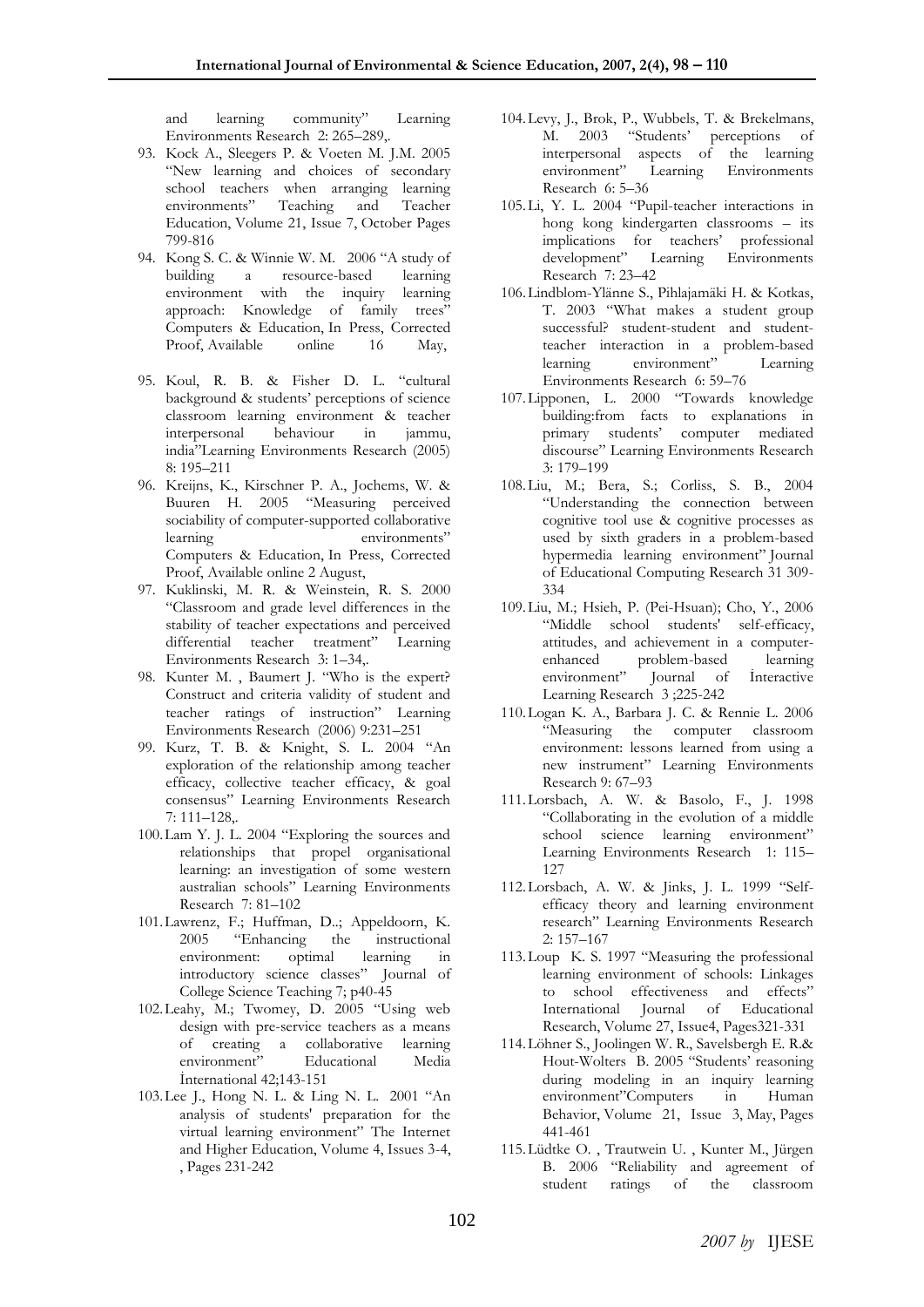environment: A reanalysis of TİMSS data" Learning Environments Research 9:215– 230

- 116. Mackie, B.; Gutierrez, C. F. 2005 "Using pictures as a vehicle to personalize the collaborative learning environment" Journal of Educational Technology Systems 3 ;189-204
- 117. Maclellan E. & Soden R. 2006 "Facilitating self-regulation in higher education through self-report" Learning Environments Research 9: 95–110
- 118.Majeed, A., Fraser B. J. & Aldridge J. M. 2002 "Learning environment and its association withstudent satisfaction among mathematics students in brunei darussalam" Learning Environments Research 5: 203-226
- 119. Mann, S. J. 2005 "Alienation in the learning environment: a failure of community?" Studies in Higher Education 1;43-55
- 120. Maor, D. 2000 "A teacher professional development program on using a constructivist multimedia learning environment" Learning Environments Research 2: 307–330
- 121. Marín R., Sanz P.J., Coltell O., Inesta J.M., Barber F. & Corella D. 1997 "Student-teacher communication directed to computer-based learning

environments"Displays, Volume17,Issues3- 4, 1May, Page167-178

- 122. Marjoribanks, K, 1999. "Environmental and individual influences on adolescents' aspirations: a moderation-mediation model" Learning Environments Research 2: 43–64
- 123. Marjoribanks, K. 2003 "Learning environments, family contexts, educational aspirations & attainment: a moderationmediation model extended" Learning Environments Research 6: 247–265
- 124. Marrateacher R. "Beliefs: the impact of the design of constructivist learning environments on instructor epistemologies" Learning Environments Research (2005) 8: 135–155
- 125. Marttunen, M. & Laurinen L. 2002 "Quality of students' argumentation by e-mail" Learning Environments Research 5: 99–123
- 126. Marx, A., Urs F.& Hartig T. 2000 "Effects of classroom seating arrangements on children's question-asking" Learning Environments Research 2: 249–263,.
- 127. McGill, L; Nicol, D; Littlejohn, A. 2005 "Creating an information-rich learning environment to enhance design student learning: challenges and approaches" British Journal of Educational Technology 4 ;629-642
- 128. Mcgonigal, J, A. 1999 "Constructing a learning environment that scaffolds science inquiry in first grade" Learning Environments Research 2: 21–41
- 129.Mcrobbie, C. J. & Thomas, G. P. 2001 "Changing the learning environment to enhance explaining and underst&ing in a

year 12 chemistry classroom" Learning Environments Research 3: 209–227

- 130. Meij J.& Jong T. 2006 "Supporting students' learning with multiple representations in a dynamic simulation-based learning environment" Learning and Instruction, 3, 199-212
- 131. Monsen J. J. & Frederickson N. 2004 "Teachers' attitudes towards mainstreaming & their pupils' perceptions of their classroom learning environment" Learning Environments Research 7: 129–142
- 132. Mucherah, W. M. 2003 "The influence of technology on the classroom climate of social studies classrooms: a multidimensional approach" Learning Environments Research 6: 37–57
- 133. Newby, M. & Fisher D. 2000 "A model of the relationship between university computer laboratory environment and student outcomes" Learning Environments Research 3: 51–66,.
- 134. Nichols, J. D. 2006 "Empowerment and relationships: A classroom model to enhance student motivation" Learning Environments Research 9:149–161
- 135. Nijhuis J., Segers M. & Gijselaers W. 2007 "The extent of variability in learning strategies and students' perceptions of the learning environment" Learning and Instruction, In Press, Corrected Proof, Available online 27 March,
- 136. Nijhuis, J. F.H., Mien S.R. S. & Wim, H. G. 2005 "Influence of redesigning a learning environment on student perceptions & learning strategies" Learning Environments Research 8: 67–93
- 137. Nix, R. K., Fraser B. J. & Ledbette C. E. 2005."Evaluating an integrated science learning environment using the constructivist learning environment survey" Learning Environments Research 8: 109 -133
- 138. O'connor, S. & Anne R. 2004 "Webct roleplaying: immediacy versus e-mediacy in learning environments" Learning Environments Research 7: 183–201,.
- 139. Offir B., Barth I., Lev Y. & Shteinbok A. 2003 "Teacher–student interactions and learning outcomes in a distance learning environment" The Internet and Higher Education, Volume 6, Issue 1, 1st Quarter, Pages 65-75
- 140. Oliver-Hoyo, M.; Allen, D.; Hunt, W. F., 2004 "[Effects of an active learning](http://firstsearch.oclc.org/WebZ/FSFETCH?fetchtype=fullrecord:sessionid=fsapp8-50188-f0gca2s9-u8f1tc:entitypagenum=25:0:recno=128:resultset=7:format=FI:next=html/record.html:bad=error/badfetch.html:entitytoprecno=128:entitycurrecno=128:numrecs=1)  [environment: teaching innovations at a](http://firstsearch.oclc.org/WebZ/FSFETCH?fetchtype=fullrecord:sessionid=fsapp8-50188-f0gca2s9-u8f1tc:entitypagenum=25:0:recno=128:resultset=7:format=FI:next=html/record.html:bad=error/badfetch.html:entitytoprecno=128:entitycurrecno=128:numrecs=1)  [research institution](http://firstsearch.oclc.org/WebZ/FSFETCH?fetchtype=fullrecord:sessionid=fsapp8-50188-f0gca2s9-u8f1tc:entitypagenum=25:0:recno=128:resultset=7:format=FI:next=html/record.html:bad=error/badfetch.html:entitytoprecno=128:entitycurrecno=128:numrecs=1)" Journal of Chemical Education 81 441-448
- 141. Ommundsen, Y. 2001 "Students' implicit theories of ability in physicaleducation classes: the influence of motivationalaspects of the learning environment" Learning Environments Research 4: 139–158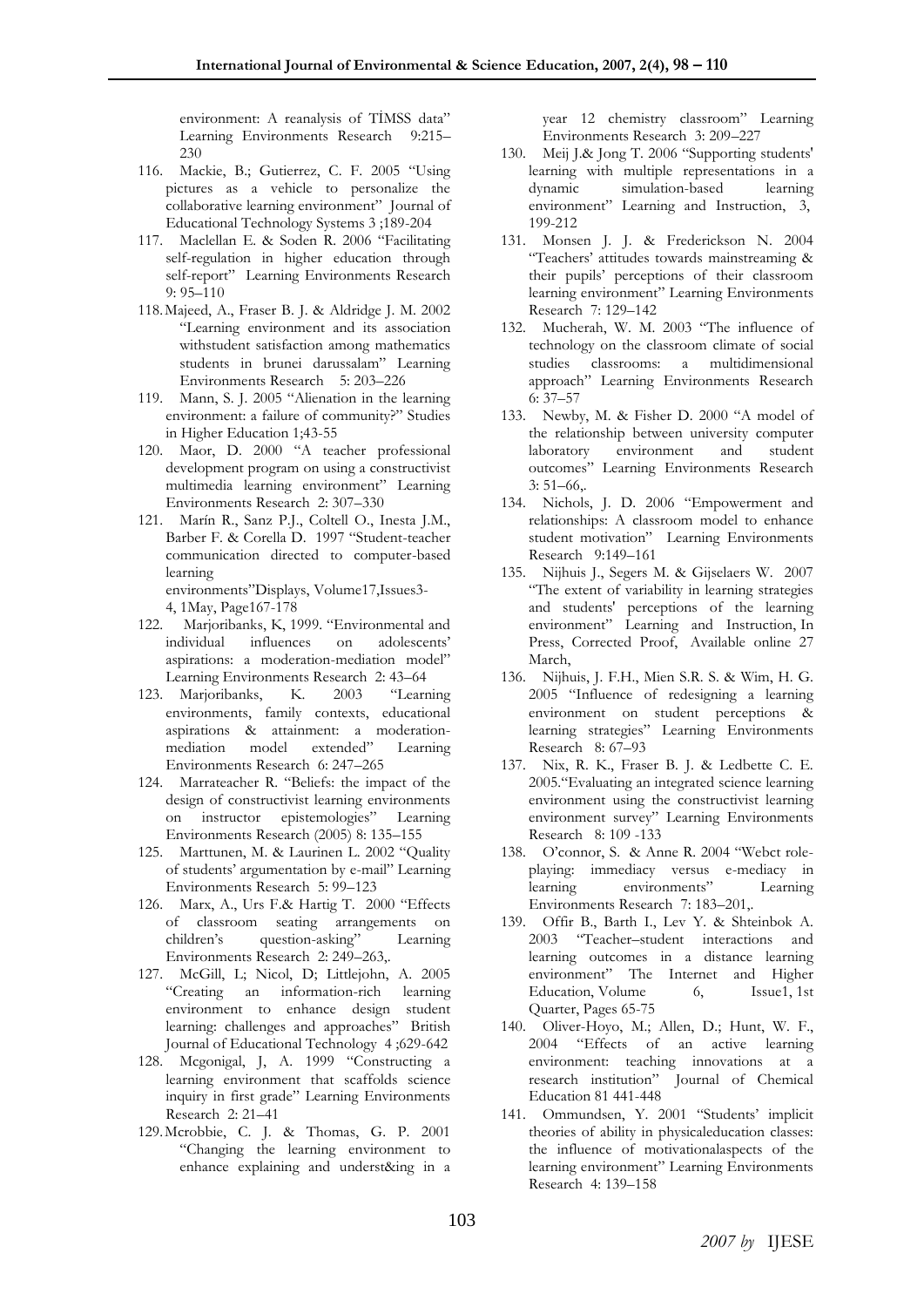- 142. Papastergiou, M. 2005 "Learning to design and implement educational web sites within pre-service training: a project-based learning environment and its impact on student teachers" Learning, Media and Technology 3 ;263-279
- 143. Park, C. C. 2001 "Learning style preferences of armenian, african,hispanic, hmong, korean, mexican, & anglostudents in american secondary schools" Learning Environments Research 4: 175–191.
- 144. Parsons, E. C. 2002 "Using comparisons of multiage learning environments to understand two teachers'democratic educational aims" Learning Environments Research 5: 185–202,.
- 145. Paul, C. 2001 "Newhouse development & use of an instrument forcomputer-supported learning" Learning Environments Research 4: 115–138
- 146. Pedaste, M.; Sarapuu, T 2006 "The factors influencing the outcome of solving story problems in a web-based learning environment" İnteractive Learning Environments 2;53-176
- 147. Pepper, K. & Thomas L. H. 2002 "Making a change: the effects of the leadership role on school climate" Learning Environments Research 5: 155–166
- 148. Petegem, P., Donche V. & Vanhoof J. 2005 "Relating pre-service teachers' approaches to learning and preferences for constructivist learning environments" Learning Environments Research 8: 309–332
- 149. Puntambekar, S.; Hubscher, R. 2005 "Tools for scaffolding students in a complex learning environment: what have we gained and what have we missed? Educational Psychologist 1; p1-12
- 150. Raaij E. M. & Schepers J. J.L. 2006 "The acceptance and use of a virtual learning environment in China Computers & Education, In Press, Corrected Proof, Available online 27 October,
- 151. Rasku-Puttonen, H. Etelapelto, A.; Lehtonen, O., 2004 "Developing teachers' professional expertise through collaboration in an innovative ict-based learning environment" European Journal of Teacher Education 27 ;47-60
- 152. Rasmussen I., Krange I. & Ludvigsen S.R. 2003 "The process of understanding the task: how is agency distributed between students, teachers and representations in technology-rich learning environments?" International Journal of Educational Research, Volume 39, Issue 8,, Pages839-849
- 153. Rayneri, L. J.; Gerber, B. L.; Wiley, L. P. 2006 "The relationship between classroom environment and the learning style preferences of gifted middle school students and the impact on levels of performance" Gifted Child Quarterly 2; 104-118
- 154. Rickards, T., Brok P.& Fisher D. 2005 "The australian science teacher: a typology of teacher–student interpersonal behaviour in australian science classes" Learning Environments Research 8: 267–287
- 155. Roelofs, E., Jacqueline V. & Jan T. 2003 "Preferences For Various Learning Environments: Teachers' & Parents' Perceptions" Learning Environments Research 6: 77–110,.
- 156. Roth W.1997, "The interaction of learning environments and student discourse about knowing, learning, and the nature of science: Two longitudinal case studies"International Journal of Educational Research, Volume 27, Issue 4, Pages 311-320
- 157. Roth, W. 2000 "Learning environments research, lifeworld analysis, and solidarity in practice" Learning Environments Research 2: 225–247
- 158. Roth, W., Tobin, K. & Zimmermann, A. 2002 "Coteaching/cogenerative dialoguing: learning environments research as classroom praxis" Learning Environments Research 5: 1–28,.
- 159. Roth, W.1998 "Teacher-as-researcher reform: student achievement and perceptions of learning environment" Learning Environments Research 1: 75–93,.
- 160. Roux, J. 2001 "Theory of interlocutory logic and sequential analysis of interactive problemsolving situations: a powerful method" Learning Environments Research 3: 247–264,.
- 161. Saarenkunnas, M., Järvelä S., Häkkinen P., Kuure L., Taalas P. & Kunelius. E. 2000 "Ninter networked interaction: theory-based cases in teaching and learning" Learning Environments Research 3: 35–50,.
- 162. Saat, R. M. 2004 "The acquisition of integrated science process skills in a web-based learning environment" Research in Science & Technological Education 1;23-40
- 163. Salovaara, H. & Järvelä, S. 2003 "Students' strategic actions in computer-supported collaborative learning" Learning Environments Research 6: 267–285,.
- 164. Samson S.& Millet M. S. 2003 "The learning environment: First-year students, teaching assistants, and information literacy"Research Strategies, Volume 19, Issue 2, , Pages 84-98
- 165. Segers M., Bossche P. V.& Teunissen E. 2003 "Evaluating the effects of redesigning a problem-based learning environment" Studies In Educational Evaluation, Volume 29, Issue 4, Pages315-334
- 166. Segers, M., Dochy, F. & De Corte, E. 1999<br>
"Assessment practices and students" practices and students' knowledge profiles in a problem-based curriculum" Learning Environments Research 2: 191–213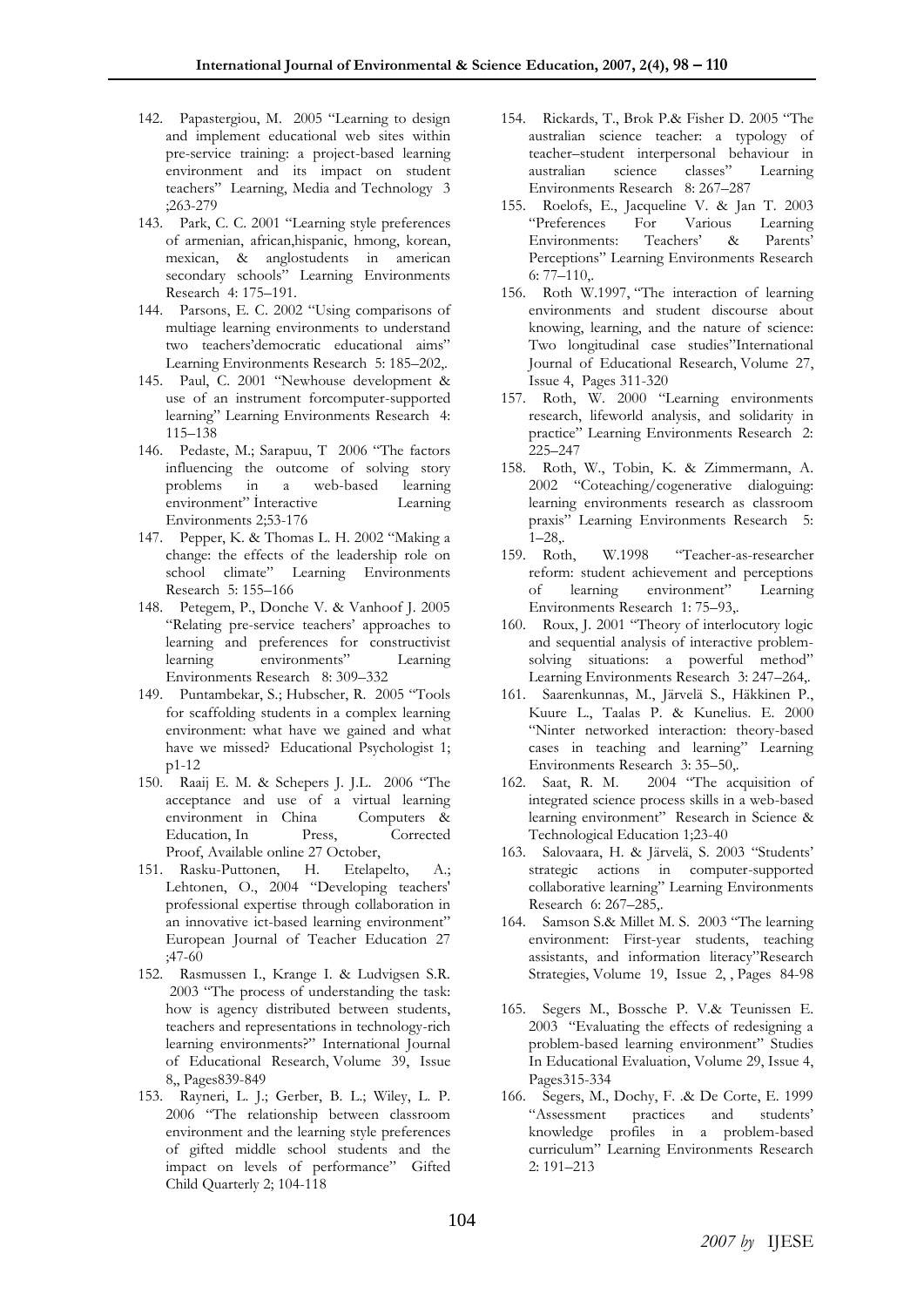- 167. Seidel,T. 2006 "The role of student characteristics in studying micro teaching– learning environments" Learning Environments Research 9:253–271
- 168. Shapiro, B,, Richards, L,, Ross N, & Kim Kendal-Knitter 1999 "Time and the environments of schooling" Learning Environments Research 2: 1–19,.
- 169. Shavelson Richard J. & Seidel Tina "Approaches in measuring learning Learning Environments Research (2006) 9:195–197
- 170. Sinclair, B. B. & Fraser, B. J. 2002 "Changing classroom environments in urban middle schools" Learning Environments Research 5: 301–328,
- 171. Skouras, A. S. 2006 "Coordinating formal and informal aspects of mathematics in a computer based learning environment" İnternational Journal of Mathematical Education in Science & Technology 947-964
- 172. Sluijsmans D., Dochy F. & Moerkerke G. 1999 "Creating a learning environment by using self-,peer- and co-assessment" Learning Environments Research 1: 293–319,.
- 173. Srinivasan, S.; Crooks, S. 2005 "Multimedia in a science learning<br>environment" Journal of Educational environment" Journal of Educational Multimedia & Hypermedia 2 ;151-167
- 174. Stark Robin 2004 "Implementing examplebased learning and teaching in the context of vocational school education in business administration" Learning Environments Research 7: 143–163,.
- 175. Steelman, J. D.; Grable, L. L.; Vasu, E. S. 2004 "Expanding global awareness: the use of student-developed multimedia created in a cooperative learning environment"İnternational Journal of Social Education 2 ;41-48
- 176. Stefanou, C. R. & Salisbury-Glennon J. D. 2002 "Developing motivation and cognitive learningstrategies through an undergraduate learning community" Learning Environments Research 5: 77–97,.
- 177. Stevens, L., Werkhoven W., Stokking K., Castelijns, J. & Jager, Auktje 2001 "Interactive instruction to prevent attention problems in class" Learning Environments Research 3: 265–286
- 178. Struyven K., Dochy F., Janssens S. & Gielen S. 2006 "On the dynamics of students' approaches to learning: The effects of the teaching/learning environment" Learning and Instruction, Volume 16, Issue 4, August, Pages 279-294
- 179. Struyven, K.; Dochy, F.; Janssens, S. 2006 "On the dynamics of students' approaches to learning: the effects of the teaching/learning environment"Learning & İnstruction 16 279- 294
- 180. Swaak, J. & Learner, T.. 2001 "System control in using online support for simulationbased discovery" learning" Learning Environments Research 4: 217–241,.
- 181. Tal, R. T. 2001 "Incorporating field trips as science learningenvironment enrichment an interpretive study" Learning Environments Research 4: 25–49,.
- 182. Taylor P. & Mulhall A. 2001 Linking learning environments through agricultural experience enhancing the learning process in rural primary schools International Journal of Educational Development, Volume 21, Issue 2, January, Pages 135-148
- 183. Templeton, R. A. & Johnson, C. E. Making 1998 "The school environment safe:red rose's formula" Learning Environments Research 1: 35–57,.
- 184. Terrell S. R. 2005, A longitudinal investigation of the effect of information perception and focus on attrition in online learning environments The Internet and Higher Education, Volume 8, Issue 3, 3rd Quarter Pages 213-219
- 185. Thomas G. P. & Mee Doris Au Kin "Changing the learning environment to enhancestudents' metacognition in hong kong primary school classrooms" Learning Environments Research (2005) 8: 221–243
- 186. Thomas, G. P. 2003 "Conceptualisation, development and validation of an instrument for investigating the metacognitive orientation of science classroom learning environments: the metacognitive orientation learning environment scale science (Moles-S)" Learning Environments Research 6: 175–197,.
- 187. Tobin, K. 1998 "Qualitative Perceptions Of Learning EnvironmentsOn The World Wide Web" Learning Environments Research 1: 139–162,.
- 188. Tobin, K. 2000 "Catalysing changes in research on learning environments:regional editor's introduction" Learning Environments Research 2: 223–224,.
- 189. Tsai ,Chin-Chung 2007 "The preferences toward constructivist Internet-based learning environments among university students in Taiwan" Computers in Human Behavior, In Press, Corrected Proof, Available online 7 February,
- 190. Turnbull, B. 2002 "Teacher participation and buy-in:implications for school reform initiatives" Learning Environments Research 5: 235–252,.
- 191. Tynjälä P. 1999 "Towards expert knowledge? A comparison between a constructivist and a traditional learning environment in the university" International Journal of Educational Research, Volume 31,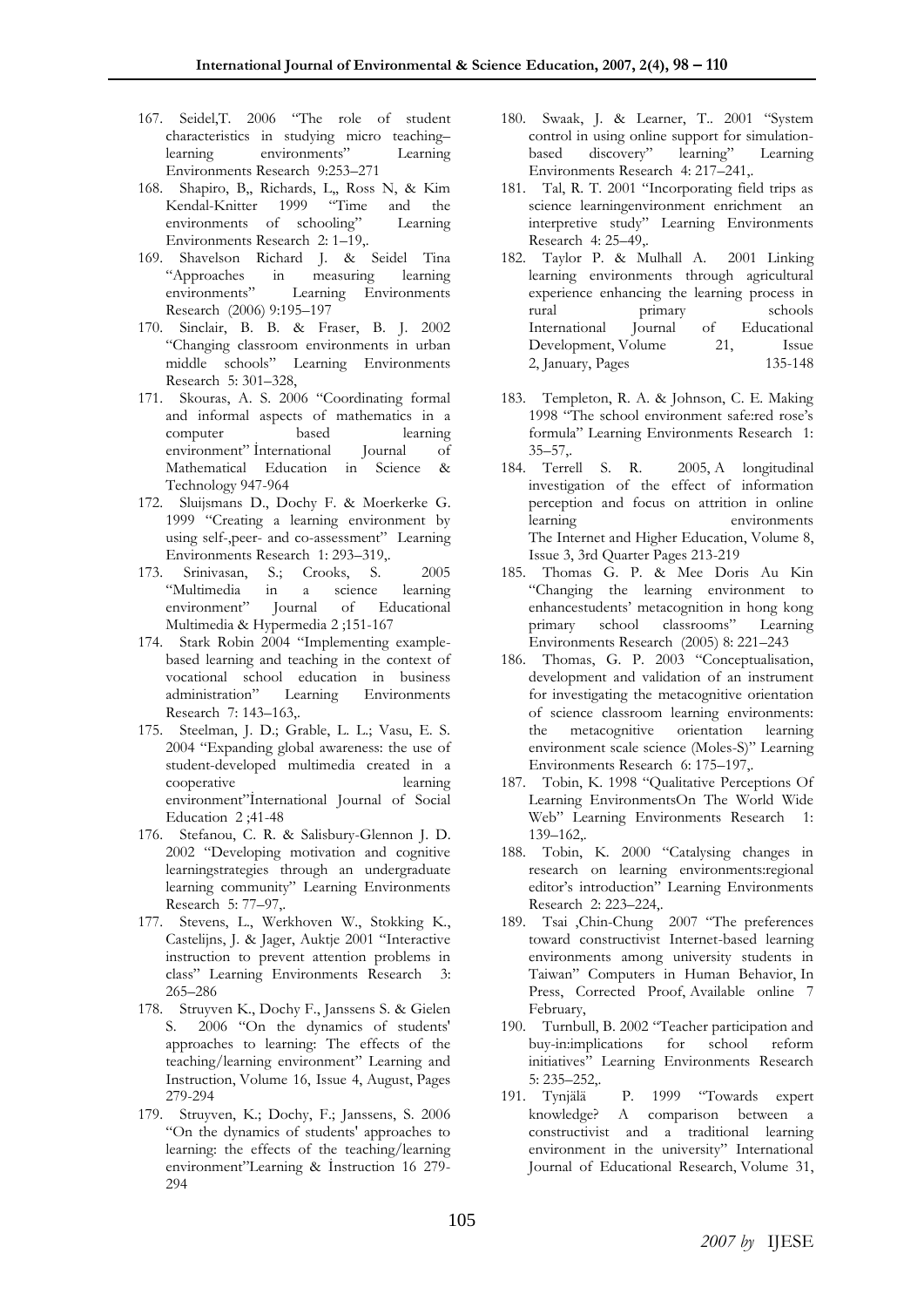Issue 5, 1 January, Pages 357-442

- 192. Tynjälä P.1997 "Developing education students' conceptions of the learning process in different learning environments" Learning and Instruction, Volume 7, Issue 3, September, Pages 277-292
- 193. Veermans, K.; van Joolingen, W.; de Jong, T. 2006 "Use of heuristics to facilitate scientific discovery learning in a simulation learning environment in a physics domain" İnternational Journal of Science Education 4;341-361
- 194. Vermetten Y. J., Vermunt J. D. & Lodewijks H. G. 2002 "Powerful learning environments? How university students differ in their response to instructional measures" Learning and Instruction, Volume 12, Issue 3, June, Pages 263-284
- 195. Wahyudi & David, F. T. 2004 "The status of science classroom learning environments in indonesian lower secondary schools" Learning Environments Research 7: 43–63,
- 196. Waldrip, B, G. & Fisher, D. L. 2003 "Identifying exemplary science teachers through their classroom interactions with students"Learning Environments Research 6: 157–174,.
- 197. Walker S. L. & Fraser, B. J. "Development and validation of an instrument for assessing distance education learning environments in higher education: the distance education learning environments survey (deles)" Learning Environments Research (2005) 8: 289–308
- 198. Wallace J., Venville G. & Ching-Yang Chou 2002 "Cooperate is when you don't fight": students' underst&ings of their classroom learning environment" Learning Environments Research 5: 133–153,.
- 199. Wang, S.; Yang, C. 2005 "The ınterface design and the usability testing of a fossilization web-based learning environment" Journal of Science Education & Technology 14 305-313
- 200. Waugh, R. F. & F R.. C. 2002 "Measuring parent receptivity towards the classroom environment using a rasch measurement model" Learning Environments Research 5: 329–352,.
- 201. Waxman H. C., Huang S.L. and Wang M. C. 1997 "Investigating the classroom learning environment of resilient and non-resilient students from inner-city elementary schools" International Journal of Educational Research, Volume 27, Issue 4, , Pages 343-353
- 202. Waxman, H. C. & Huang S.L. 1998 "classroom learning environments in urban elementary, middle, and high schools" Learning Environments Research 1: 95–113,.
- 203. Webster, B. J. & Fisher, D. L. 2003 "Schoollevel environment and student outcomes in

mathematics" Learning Environments Research 6: 309–326,.

- 204. Wen M. L., Tsai C., Lin H.& Chuang S. 2004 "Cognitive–metacognitive and contenttechnical aspects of constructivist Internetbased learning environments: a LISREL analysis" Computers & Education, Volume 43, Issue 3, November, Pages 237-248
- 205. Wierstra, R. F. A., Kanselaar, G., Van Der Linden Jos L. & Lodewijks, H, G. L. C. 1999 "learning environment perceptions of european university students" Learning Environments Research 2: 79–98,
- 206. Wong S. L., Ab Jalil H., Ayub A. F. M., Abu Bakar . & Tang S.H. 2003 "Teaching a discrete information technology course in a constructivist learning environment: is it effective for Malaysianpre-service teachers?" The Internet and Higher Education, Volume 6, Issue 2, 2nd Quarter, Pages193-204
- 207. Yan L. & Kember D. 2003 "Influence of the curriculum and learning environment on group learning approaches outside the classroom" Learning Environments Research 6: 285–307,.
- 208. Yang C., Tsai I-Chun, Kim B., Cho M.& Laffey J. M. 2006 "Exploring the relationships between students' academic motivation and social ability in online learning environments" The Internet and Higher Education, Volume 9, Issue 4, 4th Quarter, Pages 277-286
- 209. Yang, Y. 2006 "Effects of embedded strategies on promoting the use of selfregulated learning strategies in an online learning environment" Journal of Educational Technology Systems 3;257-269
- 210. Yeo S. & Taylor P. & Kulski, M. "Internationalising a learning environment instrument for evaluating transnational online university courses" "Learning Environments Research (2006) 9:179–194
- 211. Young, D. J. 2000 "Teacher morale in western australia: a multilevel model" Learning Environments Research 3: 159–177,
- 212. Zandvliet D. B. & Fraser, B. J. 2005 "Physical and psychosocial environments associated with networked classrooms" Learning Environments Research 8: 1–17

## **Ph. D Theses and Master Theses**

- 1. Allen, Debra (2003) Parent and student perceptions of the science learning environment and its influence on student outcomes. PhD Curtin University of Technology, AUSTRALIA
- 2. Austin, Debra S., (2004) New literacies: Are Colorado teacher education programs preparing pre-service teachers to use technology in their learning environments? Ph.D., University of Denver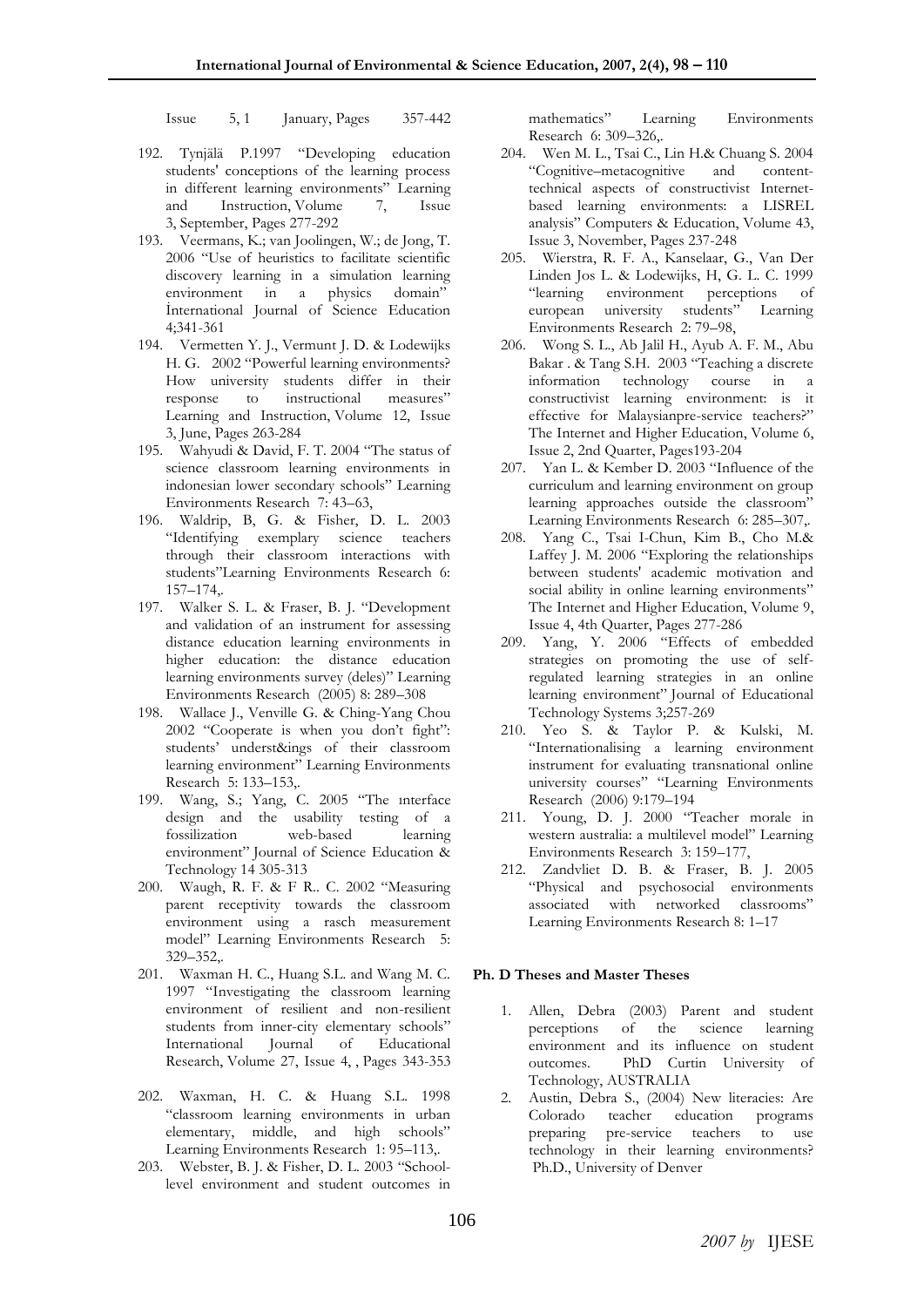- 3. [Avila, Luis](javascript:void(0);) (2006). Design, implementation, and evaluation of two laboratory course constructivist learning environments, Ph.D., Columbia University
- 4. Barrera, Hector Rangel (2005). Perceptions of Mexican American at-risk students in the completion and non-completion of school in alternative learning environments by, Ph.D., The University of Texas at Austin
- 5. Berg, Carl Anders Rune (2005). [Learning](http://proquest.umi.com/pqdweb?index=66&did=953987701&SrchMode=1&sid=2&Fmt=2&VInst=PROD&VType=PQD&RQT=309&VName=PQD&TS=1176295069&clientId=63518)  [chemistry at the university level: Student](http://proquest.umi.com/pqdweb?index=66&did=953987701&SrchMode=1&sid=2&Fmt=2&VInst=PROD&VType=PQD&RQT=309&VName=PQD&TS=1176295069&clientId=63518)  [attitudes, motivation and design of the learning](http://proquest.umi.com/pqdweb?index=66&did=953987701&SrchMode=1&sid=2&Fmt=2&VInst=PROD&VType=PQD&RQT=309&VName=PQD&TS=1176295069&clientId=63518)  [environment,](http://proquest.umi.com/pqdweb?index=66&did=953987701&SrchMode=1&sid=2&Fmt=2&VInst=PROD&VType=PQD&RQT=309&VName=PQD&TS=1176295069&clientId=63518) Ph.D., Umea Universitet (Sweden)
- 6. Brown, Ann P., (2004). Learning environment and attitudinal differences between resilient, average, and non-resilient fourth- and fifthgrade Hispanic students Ed.D., University of Houston,
- 7. Brownley, Blanche Smith (2004). An ethnographic case study of classroom learning environments in a school once identified as a high-poverty/high-achieving urban school, Ed.D., The George Washington University
- 8. Busbea, Stephanie Dickson (2006[\).The effect](http://proquest.umi.com/pqdweb?index=37&did=1196393171&SrchMode=1&sid=2&Fmt=2&VInst=PROD&VType=PQD&RQT=309&VName=PQD&TS=1176294248&clientId=63518)  [of constructivist learning environments on](http://proquest.umi.com/pqdweb?index=37&did=1196393171&SrchMode=1&sid=2&Fmt=2&VInst=PROD&VType=PQD&RQT=309&VName=PQD&TS=1176294248&clientId=63518)  [student learning in an undergraduate art](http://proquest.umi.com/pqdweb?index=37&did=1196393171&SrchMode=1&sid=2&Fmt=2&VInst=PROD&VType=PQD&RQT=309&VName=PQD&TS=1176294248&clientId=63518)  [appreciation courseb](http://proquest.umi.com/pqdweb?index=37&did=1196393171&SrchMode=1&sid=2&Fmt=2&VInst=PROD&VType=PQD&RQT=309&VName=PQD&TS=1176294248&clientId=63518)y, Ph.D., University of North Texas
- 9. Chandra, Vinesh (2004) The impact of a blended web-based learning environment on the perceptions, attitudes, and performance of boys and girls in junior science and senior physics PhD Curtin University of Technology, AUSTRALIA
- 10. Chin, George (2004). [A case study in the](http://proquest.umi.com/pqdweb?index=101&did=795958121&SrchMode=1&sid=2&Fmt=2&VInst=PROD&VType=PQD&RQT=309&VName=PQD&TS=1176295712&clientId=63518)  [participatory design of a collaborative science](http://proquest.umi.com/pqdweb?index=101&did=795958121&SrchMode=1&sid=2&Fmt=2&VInst=PROD&VType=PQD&RQT=309&VName=PQD&TS=1176295712&clientId=63518)[based learning environment,](http://proquest.umi.com/pqdweb?index=101&did=795958121&SrchMode=1&sid=2&Fmt=2&VInst=PROD&VType=PQD&RQT=309&VName=PQD&TS=1176295712&clientId=63518) Ph.D., Virginia Polytechnic Institute and State University
- 11. Christensen, William Robert (2005).The effects of cognitive load conditions upon performance, anxiety, and self-efficacy in computer-based learning environments. Ph.D., The University of Oklahoma
- 12. Chu, Shaiu-Lung (2006). [Investigating the](http://proquest.umi.com/pqdweb?index=22&did=1126794261&SrchMode=1&sid=2&Fmt=2&VInst=PROD&VType=PQD&RQT=309&VName=PQD&TS=1176293303&clientId=63518)  [effectiveness of redundant text and animation](http://proquest.umi.com/pqdweb?index=22&did=1126794261&SrchMode=1&sid=2&Fmt=2&VInst=PROD&VType=PQD&RQT=309&VName=PQD&TS=1176293303&clientId=63518)  [in multimedia learning environments,](http://proquest.umi.com/pqdweb?index=22&did=1126794261&SrchMode=1&sid=2&Fmt=2&VInst=PROD&VType=PQD&RQT=309&VName=PQD&TS=1176293303&clientId=63518) Ph.D., University of Central Florida,
- 13. Corliss, Stephanie Brooks (2005). The effects of reflective prompts and collaborative learning in hypermedia problem-based learning environments on problem solving and metacognitive skills, Ph.D., The University of Texas at Austin
- 14. Crump, Barbara Jill (2002) First-Year Programming Students' Perceptions of Their Tertiary Learning Environment PhD Curtin University of Technology, AUSTRALIA
- 15. Dawan, Jaami. (2005). [African American](http://proquest.umi.com/pqdweb?index=40&did=1095438321&SrchMode=1&sid=2&Fmt=2&VInst=PROD&VType=PQD&RQT=309&VName=PQD&TS=1176294709&clientId=63518)  [students' perceptions of a technology](http://proquest.umi.com/pqdweb?index=40&did=1095438321&SrchMode=1&sid=2&Fmt=2&VInst=PROD&VType=PQD&RQT=309&VName=PQD&TS=1176294709&clientId=63518)[enhanced learning environment: A case study.](http://proquest.umi.com/pqdweb?index=40&did=1095438321&SrchMode=1&sid=2&Fmt=2&VInst=PROD&VType=PQD&RQT=309&VName=PQD&TS=1176294709&clientId=63518)  Ed.D., Northern Illinois University,
- 16. Denholme, Kelly (2004). [A description of](http://proquest.umi.com/pqdweb?index=103&did=974405211&SrchMode=1&sid=2&Fmt=2&VInst=PROD&VType=PQD&RQT=309&VName=PQD&TS=1176295712&clientId=63518)  [classroom and field based learning](http://proquest.umi.com/pqdweb?index=103&did=974405211&SrchMode=1&sid=2&Fmt=2&VInst=PROD&VType=PQD&RQT=309&VName=PQD&TS=1176295712&clientId=63518)  [environments,](http://proquest.umi.com/pqdweb?index=103&did=974405211&SrchMode=1&sid=2&Fmt=2&VInst=PROD&VType=PQD&RQT=309&VName=PQD&TS=1176295712&clientId=63518) M.A., Simon Fraser University (Canada)
- 17. Edwards, Nicole C. (2006). School facilities and student achievement: Student perspectives on the connection between the urban learning environment and student motivation and performance, Ph.D., The Ohio State University
- 18. Fies, Carmen Hedwig (2005). [Classroom](http://proquest.umi.com/pqdweb?index=49&did=1014323821&SrchMode=1&sid=2&Fmt=2&VInst=PROD&VType=PQD&RQT=309&VName=PQD&TS=1176294709&clientId=63518)  [response systems: What do they add to an](http://proquest.umi.com/pqdweb?index=49&did=1014323821&SrchMode=1&sid=2&Fmt=2&VInst=PROD&VType=PQD&RQT=309&VName=PQD&TS=1176294709&clientId=63518)  [active learning environment?,](http://proquest.umi.com/pqdweb?index=49&did=1014323821&SrchMode=1&sid=2&Fmt=2&VInst=PROD&VType=PQD&RQT=309&VName=PQD&TS=1176294709&clientId=63518) Ph.D., The University of Texas at Austin.
- 19. Fullick, Patrick Leslie Knowledge building among school students working in a networked computer-supported learning environment, Ph.D., University of Southampton (United Kingdom)
- 20. Gomez Santamaria, Paola (2006) CA-OLE: A collaborative and adaptive online learning environment", M.S., The University of Texas at Arlington
- 21. Goulet, Linda May (2005). Creating culturally meaningful learning environments: Teacher actions to engage Aboriginal students in learning, Ph.D., The University of Regina (Canada)
- 22. Halverson, Taylor David (2006). Improving blended learning environments for biblical studies: Applications of the "innovations in distance education" theory, Ph.D., Indiana University
- 23. Harington, Darrel G. (2001) The development and validation of a learning environment instrument for CSIRO Science Education Centres PhD Curtin University of Technology, AUSTRALIA
- 24. Honeycutt, Barbi T. (2005). Students' perceptions and experiences in a learning environment that uses an instructional game as a teaching strategy, Ph.D., North Carolina State University
- 25. Idiris, Suleiman Alhaji (1994) An investigation of the nature and effects of the learning environment in agricultural science classrooms in Nigeria PhD Curtin University of Technology, AUSTRALIA
- 26. Ireland, Dennis V. (2000) The implementation of a collaborative peer interactive mathematics classroom learning environment. PhD Curtin University of Technology, AUSTRALIA
- 27. Kempler, Toni M (2006). Optimizing students' motivation in inquiry-based learning environments: The role of instructional practices, Ph.D., University of Michigan
- 28. Kijkosol, Duangsmorn (2005) Teacher-student interactions and laboratory learning environments in biology classes in Thailand PhD Curtin University of Technology, AUSTRALIA
- 29. Kiriakidis, Peter (2005). [A path analysis of](http://proquest.umi.com/pqdweb?index=43&did=953993361&SrchMode=1&sid=2&Fmt=2&VInst=PROD&VType=PQD&RQT=309&VName=PQD&TS=1176294709&clientId=63518)  [factors that effect student satisfaction in the](http://proquest.umi.com/pqdweb?index=43&did=953993361&SrchMode=1&sid=2&Fmt=2&VInst=PROD&VType=PQD&RQT=309&VName=PQD&TS=1176294709&clientId=63518)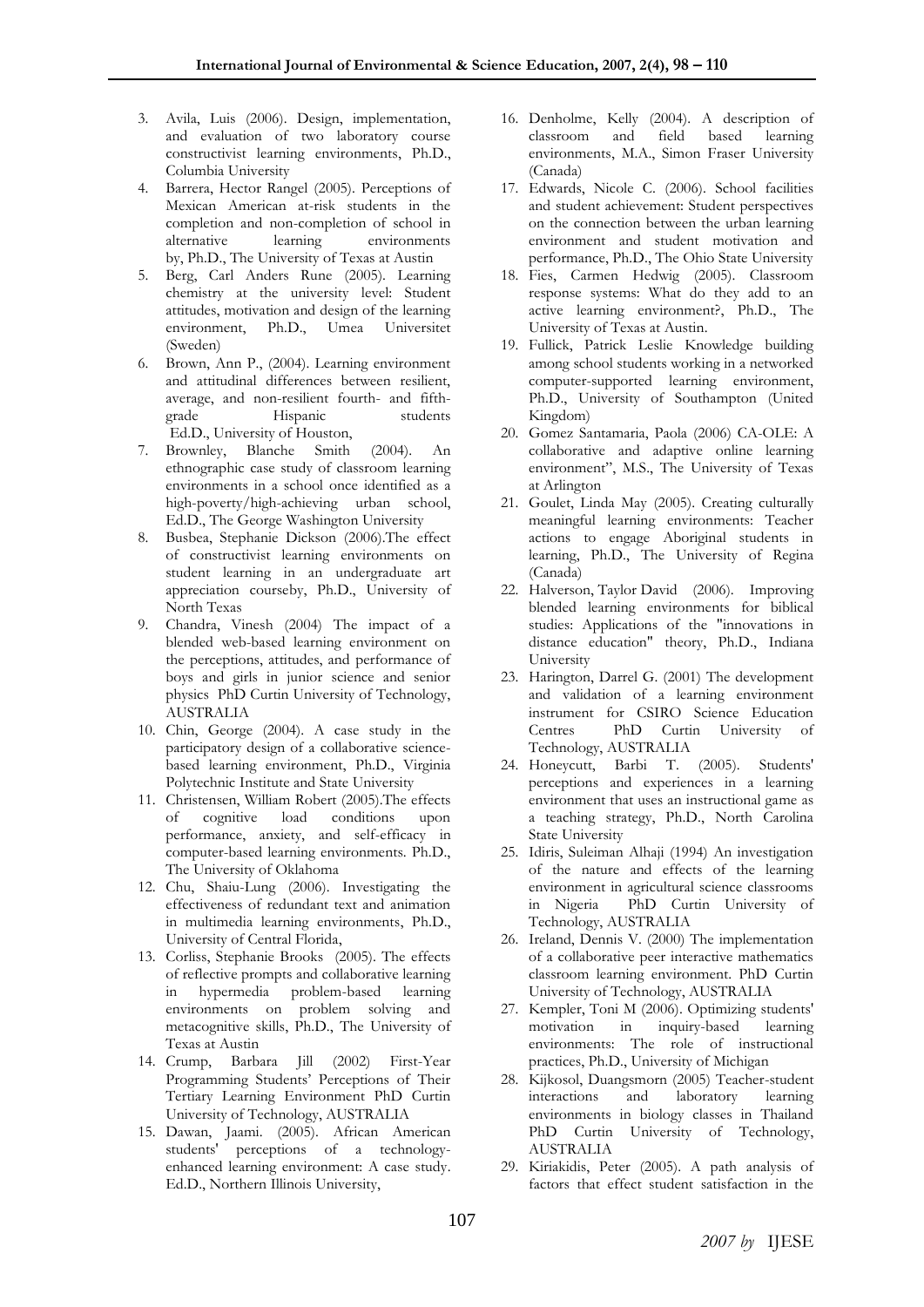online learning environment, Ph.D., Touro University International.

- 30. Koul, Rekha B. (2003) Teacher-Student Interactions and Science Classroom Learning Environments in India PhD Curtin University of Technology, AUSTRALIA
- 31. Le, Andrew Phong (2006). Design patterns for online learning environments: A structured approach for operationalizing and sharing theory-based design knowledge, M.S., University of Colorado at Boulder
- 32. Leelawong, Krittaya (2005). Using the learningby-teaching paradigm to design intelligent learning environments, Ph.D., Vanderbilt University
- 33. Leh, Deborah Kay (2006). An examination of the impact of the structure of learning environments on conditions for student success, satisfaction, and self-efficacy . Ed.D., University of Rochester
- 34. Lillis, David A. (1999) Ethnic minority science students in New Zealand : attitudes and learning environments. PhD Curtin University of Technology, AUSTRALIA
- 35. Lillis, David A. (1999) Ethnic minority science students in New Zealand : attitudes and learning environments. PhD Curtin University of Technology, AUSTRALIA
- 36. Lin, Yi-Mei (2005). Understanding students' technology appropriation and learning perceptions in online learning environments, Ph.D., University of Missouri - Columbia
- 37. Liu, Yuanliang (2005). [Design of learning](http://proquest.umi.com/pqdweb?index=53&did=1196392901&SrchMode=1&sid=2&Fmt=2&VInst=PROD&VType=PQD&RQT=309&VName=PQD&TS=1176294931&clientId=63518)  [objects to support constructivist learning](http://proquest.umi.com/pqdweb?index=53&did=1196392901&SrchMode=1&sid=2&Fmt=2&VInst=PROD&VType=PQD&RQT=309&VName=PQD&TS=1176294931&clientId=63518)  [environments,](http://proquest.umi.com/pqdweb?index=53&did=1196392901&SrchMode=1&sid=2&Fmt=2&VInst=PROD&VType=PQD&RQT=309&VName=PQD&TS=1176294931&clientId=63518) M.S., University of Missouri - Columbia
- 38. Lorentz, Susan C., (2005). [Aspects of the](http://proquest.umi.com/pqdweb?index=44&did=1016018201&SrchMode=1&sid=2&Fmt=2&VInst=PROD&VType=PQD&RQT=309&VName=PQD&TS=1176294709&clientId=63518)  [academic learning environment \(school](http://proquest.umi.com/pqdweb?index=44&did=1016018201&SrchMode=1&sid=2&Fmt=2&VInst=PROD&VType=PQD&RQT=309&VName=PQD&TS=1176294709&clientId=63518)  [climate\) in three high-poverty middle schools](http://proquest.umi.com/pqdweb?index=44&did=1016018201&SrchMode=1&sid=2&Fmt=2&VInst=PROD&VType=PQD&RQT=309&VName=PQD&TS=1176294709&clientId=63518)  [implementing a school climate improvement](http://proquest.umi.com/pqdweb?index=44&did=1016018201&SrchMode=1&sid=2&Fmt=2&VInst=PROD&VType=PQD&RQT=309&VName=PQD&TS=1176294709&clientId=63518)  [program.](http://proquest.umi.com/pqdweb?index=44&did=1016018201&SrchMode=1&sid=2&Fmt=2&VInst=PROD&VType=PQD&RQT=309&VName=PQD&TS=1176294709&clientId=63518) Ph.D., Union Institute and University.
- 39. Maguire, Kevin Paul (2005). [Professional](http://proquest.umi.com/pqdweb?index=72&did=1001865871&SrchMode=1&sid=2&Fmt=2&VInst=PROD&VType=PQD&RQT=309&VName=PQD&TS=1176295264&clientId=63518)  [development in a blended e-learning](http://proquest.umi.com/pqdweb?index=72&did=1001865871&SrchMode=1&sid=2&Fmt=2&VInst=PROD&VType=PQD&RQT=309&VName=PQD&TS=1176295264&clientId=63518)  [environment for middle school mathematics](http://proquest.umi.com/pqdweb?index=72&did=1001865871&SrchMode=1&sid=2&Fmt=2&VInst=PROD&VType=PQD&RQT=309&VName=PQD&TS=1176295264&clientId=63518)  [teachers,](http://proquest.umi.com/pqdweb?index=72&did=1001865871&SrchMode=1&sid=2&Fmt=2&VInst=PROD&VType=PQD&RQT=309&VName=PQD&TS=1176295264&clientId=63518) M.A., University of Toronto (Canada)
- 40.Marcello, Angelica (2006) .Contemplating the evolution of attachment and cognition in a collaborative learning environment. University of California
- 41. Margianti, Eko (2001) Sri Learning environment, mathematics achievement and student attitudes among university computing students in Indonesia PhD Curtin University of Technology, AUSTRALIA
- 42. Mercer, Melissa Jo (2006). Prospective teachers' conceptions of teaching and learning: Using "free choice" learning environments to foster change, Ph.D., University of Michigan
- 43. Monk, Douglas Matthew. (2006). An assessment of the quality and educational adequacy of educational facilities and their

perceived impact on the learning environment as reported by middle school administrators and teachers in the Humble Independent School District, Humble, Texas" Ph.D Thesis, Texas A&M University

- 44. Moron-Garcia, Susan Doreen (2005). Understanding lecturers' use of virtual learning environments to support face-to-face teaching in United Kingdom higher education , Ph.D., Open University (United Kingdom)
- 45. Moss, Cindy Hoffner (2003) Improving learning environment and student outcomes in biology in North Carolina PhD Curtin University of Technology, AUSTRALIA
- 46. Nair, Chenicheri C. (1999) Transition from senior secondary to higher education : a learning environment perspective. PhD Curtin University of Technology, AUSTRALIA
- 47. Newby, Michael (1998) A study of the effectiveness of computer laboratory classes as learning environments. PhD Curtin University of Technology, AUSTRALIA
- 48. Newell, Terrance S (2006). [Rethinking](http://proquest.umi.com/pqdweb?index=31&did=1221683341&SrchMode=1&sid=2&Fmt=2&VInst=PROD&VType=PQD&RQT=309&VName=PQD&TS=1176294248&clientId=63518)  [information literacy learning environments: A](http://proquest.umi.com/pqdweb?index=31&did=1221683341&SrchMode=1&sid=2&Fmt=2&VInst=PROD&VType=PQD&RQT=309&VName=PQD&TS=1176294248&clientId=63518)  [study to examine the effectiveness of two](http://proquest.umi.com/pqdweb?index=31&did=1221683341&SrchMode=1&sid=2&Fmt=2&VInst=PROD&VType=PQD&RQT=309&VName=PQD&TS=1176294248&clientId=63518)  [learning approaches,](http://proquest.umi.com/pqdweb?index=31&did=1221683341&SrchMode=1&sid=2&Fmt=2&VInst=PROD&VType=PQD&RQT=309&VName=PQD&TS=1176294248&clientId=63518) Ph.D., The University of Wisconsin - Madison
- 49. Newhouse, Christopher P. (1997) Teachers' responses and classroom learning environments associated with student access to portable computers. PhD Curtin University of Technology, AUSTRALIA
- 50. Nicholson, Lindsay P. (1997) Educational productivity of an open learning environment within the vocational education and training sector in Western Australia. PhD Curtin University of Technology, AUSTRALIA
- 51. Nix, Rebekah Kincaid (2003) Virtual Field Trips: Using Information Technology to Create an Integrated Science Learning Environment. PhD Curtin University of Technology, AUSTRALIA
- 52. Pascal, Matthew M., (2006). No Child Left Behind in the mathematics classroom: A regional assessment of the impacts of the No Child Left Behind Act of 2001 on the mathematics learning environment Ph.D., The American University
- 53. Puacharearn, Panomporn (2004) The Effectiveness of Constructivist Teaching on Improving Learning Environments in Thai Secondary School Science Classrooms . PhD Curtin University of Technology, AUSTRALIA
- 54. Rawnsley, David G. (1997) Associations between classroom learning environments, teacher interpersonal behaviour and student outcomes in secondary mathematics classrooms. PhD Curtin University of Technology, AUSTRALIA
- 55. Rita, Ronald (2005). Perceptions of the learning environment and associations with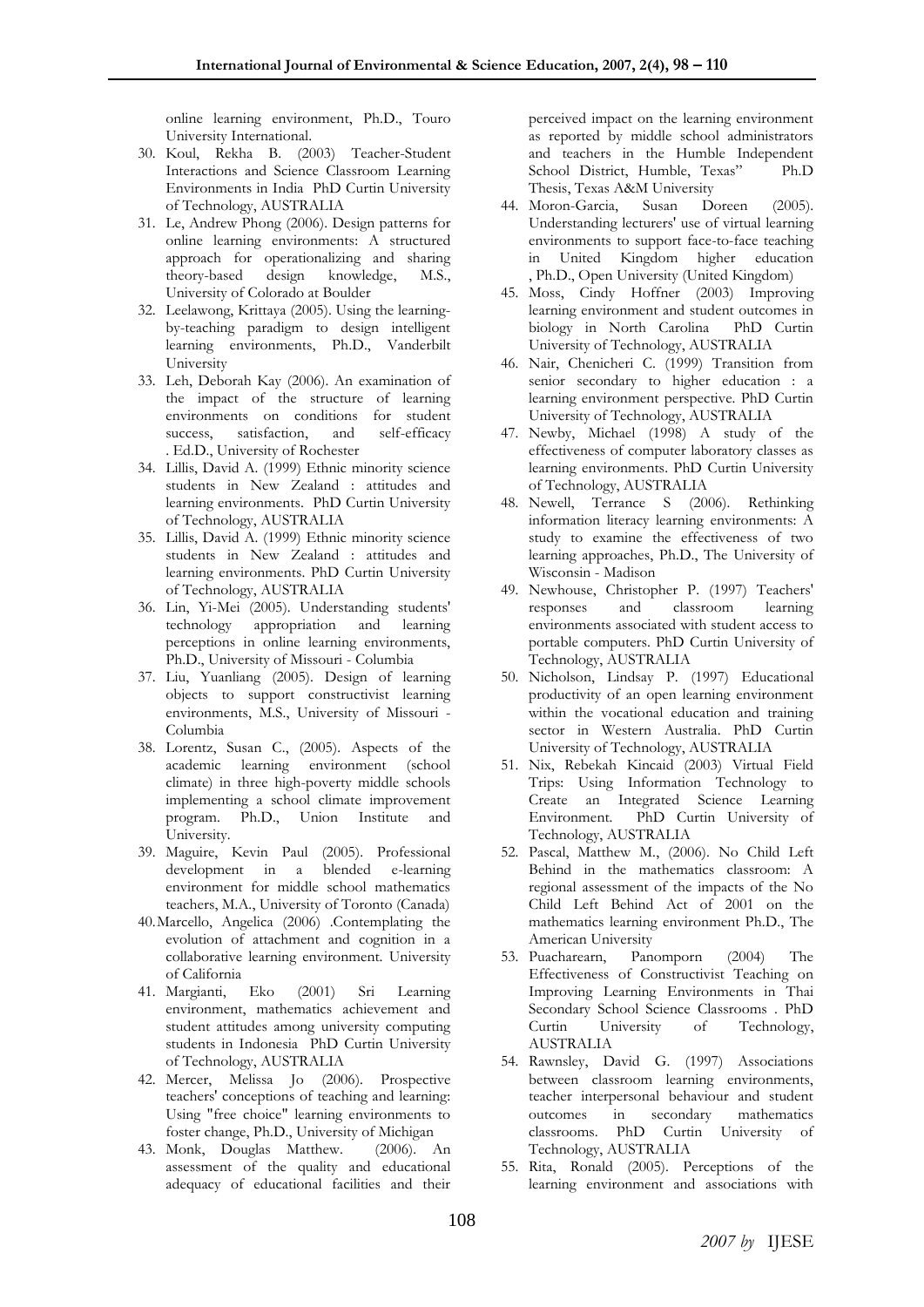cognitive achievement of gifted and non-gifted biology students D., M.S., California State University

- 56. Rocha, Joao Carlos Nunes da (2005). Teachers' and students' perceptions of community characteristics in a learning environment in one Brazilian university, Ph.D., Trinity Evangelical Divinity School
- 57. Rojas, Paul (2005). Developing and sustaining positive learning environments in urban/suburban settings: An exploration of three high schools with significantly changed demographics, Ed.D., Northern Illinois University
- 58. Santiboon, Toansakul (2006) Laboratory learning environments and teacher-student interactions in physics classes in Thailand. PhD Curtin University of Technology, AUSTRALIA
- 59. Schneider, Barbara P., (2004). Making the informal formal: An examination of why and how teachers and students leverage experiences in informal learning environments Ph.D., Stanford University,
- 60. Sebela, Mokgoko Petrus (2003) Using teacher action research to promote constructivist learning environments in mathematics classes in South Africa. PhD Curtin University of Technology, AUSTRALIA
- 61. Shockley, David Russell (2005). Learning styles and students' perceptions of satisfaction in community college web-based learning environments by, Ed.D., North Carolina State University
- 62. Simmons, Jeffery A (2006). An investigation into the role of learning styles in student satisfaction with on-line learning environments", D.B.A., Nova Southeastern University
- 63. Siragusa, Lucio (Lou) Paul (2005) Identification of effective instructional design principles and learning strategies for students studying in Web-based learning environments in higher education . PhD Curtin University of Technology, AUSTRALIA
- 64. Snyder, Wayne (2005). [Is there a correlation](http://proquest.umi.com/pqdweb?index=65&did=932373241&SrchMode=1&sid=2&Fmt=2&VInst=PROD&VType=PQD&RQT=309&VName=PQD&TS=1176295069&clientId=63518)  [between students' perceptions of their middle](http://proquest.umi.com/pqdweb?index=65&did=932373241&SrchMode=1&sid=2&Fmt=2&VInst=PROD&VType=PQD&RQT=309&VName=PQD&TS=1176295069&clientId=63518)  [school science classroom learning environment](http://proquest.umi.com/pqdweb?index=65&did=932373241&SrchMode=1&sid=2&Fmt=2&VInst=PROD&VType=PQD&RQT=309&VName=PQD&TS=1176295069&clientId=63518)  [and their classroom grades?,](http://proquest.umi.com/pqdweb?index=65&did=932373241&SrchMode=1&sid=2&Fmt=2&VInst=PROD&VType=PQD&RQT=309&VName=PQD&TS=1176295069&clientId=63518) Ph.D., The Claremont Graduate University
- 65. So, Hyo-Jeong (2006). Examining the relationships among collaborative learning, social presence and satisfaction in a distance learning environment, Ph.D., Indiana University
- 66. Soerjaningsih, Widia (2001) Student outcomes, learning environment, logical thinking and motivation among computing students in an Indonesian university. PhD Curtin University of Technology, AUSTRALIA
- 67. South, Susan, E., (2006) .Contributing factors to engagement in online learning

environments: The relationship between sense of community and participation" Ph.D., The University of Arizona

- 68. Spence, Dianna J., (2004). Engagement with mathematics courseware in traditional and online learning environments: Relationship to motivation, achievement, gender, and gender orientation. Ph.D., Emory University
- 69. Struyven, Katrien (2005). The effects of student-activating teaching/learning environments on students' perceptions, student performance and pre-service teachers' teaching, Ph.D., Katholieke Universiteit Leuven (Belgium)
- 70. [Su, Bude,](javascript:void(0);) (2006). Experiences of and preferences for interactive instructional activities in online learning environment, Ph.D., Indiana University,
- 71. [Tan, Ashley](javascript:void(0);) (2006). Does scaffolded blogging promote preservice teacher reflection? Examining the relationships between learning tool and scaffolding in a blended learning environment, Ph.D., Indiana University
- 72. Taylor, Krista Leigh (2005). An examination of student interactions and mathematical knowledge-building by dyads of grade 7/8 students in a Web-based learning environment, M.Ed., Queen's University at Kingston (Canada).
- 73. Thomas, Sandra Hutton (2005). Student perceptions of support services designed to overcome barriers in the online learning environment of Illinois community colleges, Ed.D., University of Illinois at Urbana-Champaign
- 74. Turner, Steven L., (2005). How students learn and how teachers teach: An investigation of middle and secondary science teachers' instructional practices and alignment of instruction with the How People Learn (HPL) framework for effective learning environments and instruction Ph.D., University of Virginia
- 75. Wahyudi (2004) Educational practice and learning environments in rural and urban lower secondary science classrooms in Kalimantan Selatan, Indonesia . PhD Curtin University of Technology, AUSTRALIA
- 76. Waldrip, Bruce Gordon (1994) A study of achievement, attitudes, teaching practices and learning environments in secondary school science laboratory classes in Papua New Guinea . PhD Curtin University of Technology, AUSTRALIA
- 77. Walker, Scott L. (2003) Development and Validation of an Instrument for Assessing Distance Education Learning Environments in Higher Education: The Distance Education Learning Environments Survey (DELES). PhD Curtin University of Technology, AUSTRALIA
- 78. Webster, Beverley Joyce (2002) Modelling mathematics achievement: an Australian study